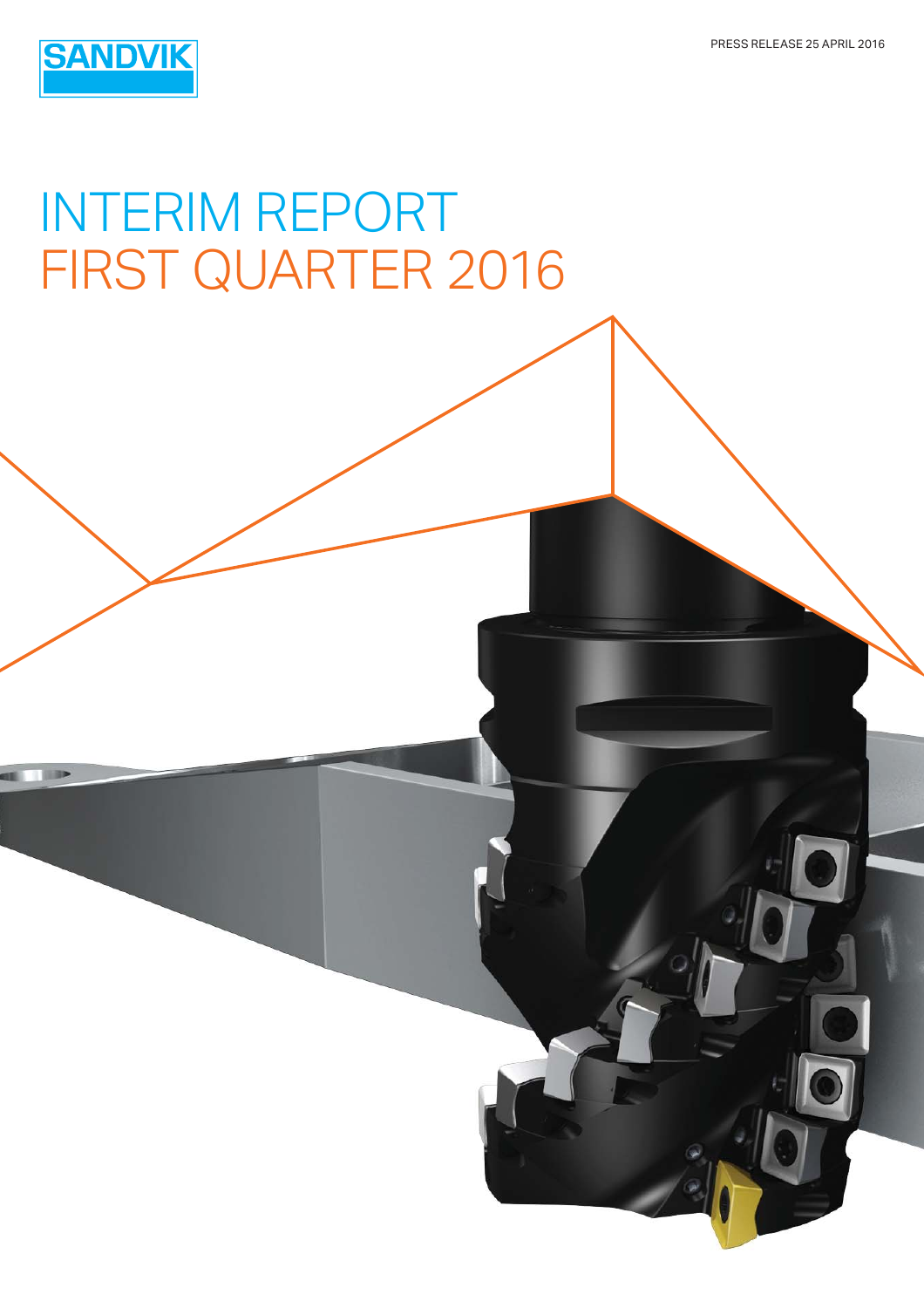## POSITIVE BOOK-TO-BILL IN TOUGH MARKET, ACTIONS TO IMPROVE STRUCTURE

CEO'S COMMENT: "Although the first quarter of 2016 was characterized by a challenging market environment, we managed to deliver results in line with our plans and expectations. We also made progress in structuring Sandvik as a more efficient and agile group by announcing the merger of two business areas," says Björn Rosengren, President and CEO of Sandvik.

 "Order intake declined in absolute terms, however we reported a positive book-to-bill in four out of five business areas. Among the major geographical regions, Europe noted a robust positive growth in order intake, supported by large orders, while North America and Asia declined significantly. Demand in the energy segment declined year on year. The underlying sentiment among customers in the mining segment remained weak, with a slight softening noted in the aftermarket business. Customer activity in the automotive segment remained generally stable while we noted a decline in the general engineering segment."

"Adjusted operating profit declined by -19%, negatively impacted by lower revenues as well as significant adverse impact due to changed exchange rates."

 "As a result of the ongoing review of operations we made progress in consolidating Sandvik's structure, announcing the merger of Sandvik Mining and Sandvik Construction's operations, forming the new business area Sandvik Mining and Rock Technology.

These operations already largely share manufacturing resources, their products share common technologies and the aftermarket offering of both businesses is similar. By combining the operations into one business area and moving more operational decision-making in to the product areas we achieve a clearer focus and faster response to customers."

"Cash flow from operations was 1.6 billion SEK for the quarter, and net working capital declined, compared with the year-earlier period. We reduced our net debt and net gearing amounted 0.69, down both year on year and in relation to the preceding quarter.

 "As of 1 April Tomas Eliasson is on board as new CFO, and I look forward to his contributions to further improving Sandvik's performance".

| <b>FINANCIAL OVERVIEW, MSEK</b>         | Q1 2015 | Q1 2016 | <b>CHANGE %</b> | Q1-4 2015 |
|-----------------------------------------|---------|---------|-----------------|-----------|
| <b>Continuing operations</b>            |         |         |                 |           |
| Order intake <sup>1)</sup>              | 22574   | 20 29 9 | $-7$            | 83 597    |
| Revenues <sup>1)</sup>                  | 21960   | 19700   | $-7$            | 85845     |
| Gross profit                            | 7339    | 7614    | $+4$            | 30 60 6   |
| % of revenues                           | 33.4    | 38.6    |                 | 35.7      |
| Operating profit                        | 1 1 9 9 | 2413    | $+101$          | 7 2 7 1   |
| % of revenues                           | 5.5     | 12.2    |                 | 8.5       |
| Adjusted operating profit <sup>2)</sup> | 2977    | 2413    | $-19$           | 10593     |
| % of revenues 2                         | 13.6    | 12.2    |                 | 12.3      |
| Profit after financial items            | 720     | 1996    | $+177$          | 5 3 0 8   |
| % of revenues                           | 3.3     | 10.1    |                 | 6.2       |
| Profit for the period                   | 567     | 1455    | $+157$          | 3443      |
| % of revenues                           | 2.6     | 7.4     |                 | 4.0       |
| of which shareholders' interest         | 572     | 1460    | $+155$          | 3496      |
| Earnings per share, SEK <sup>3)</sup>   | 0.46    | 1.16    | $+155$          | 2.79      |
| Return on capital employed, % 4)        | 11.9    | 11.2    |                 | 9.5       |
| Cash flow from operations               | $+2670$ | $+1602$ | $-40$           | +12793    |
| Net working capital, %                  | 29      | 28      |                 | 27        |
| <b>Discontinued operations</b>          |         |         |                 |           |
| Profit for the period                   | $-157$  | $-57$   | $+64$           | $-1249$   |
| Earnings per share, SEK <sup>3)</sup>   | $-0.13$ | $-0.04$ | N/M             | $-1.00$   |
| <b>Group Total</b>                      |         |         |                 |           |
| Profit for the period                   | 410     | 1398    | $+241$          | 2 1 9 4   |
| Earnings per share, SEK 3)              | 0.33    | 1.12    | $+238$          | 1.79      |

1) Change from the preceding year at fixed exchange rates for comparable units<br>2) Operating profit adjusted for nonrecurring charges of 1.8 billion SEK for the first<br>quarter 2015.<br>3) Calculated on the basis of the sharehol

 *No dilutive impact during the period*

*4) Rolling 12 months* 

*Tables and calculations do not always agree exactly with the totals due to rounding Comparisons refer to the year-earlier period, unless stated otherwise*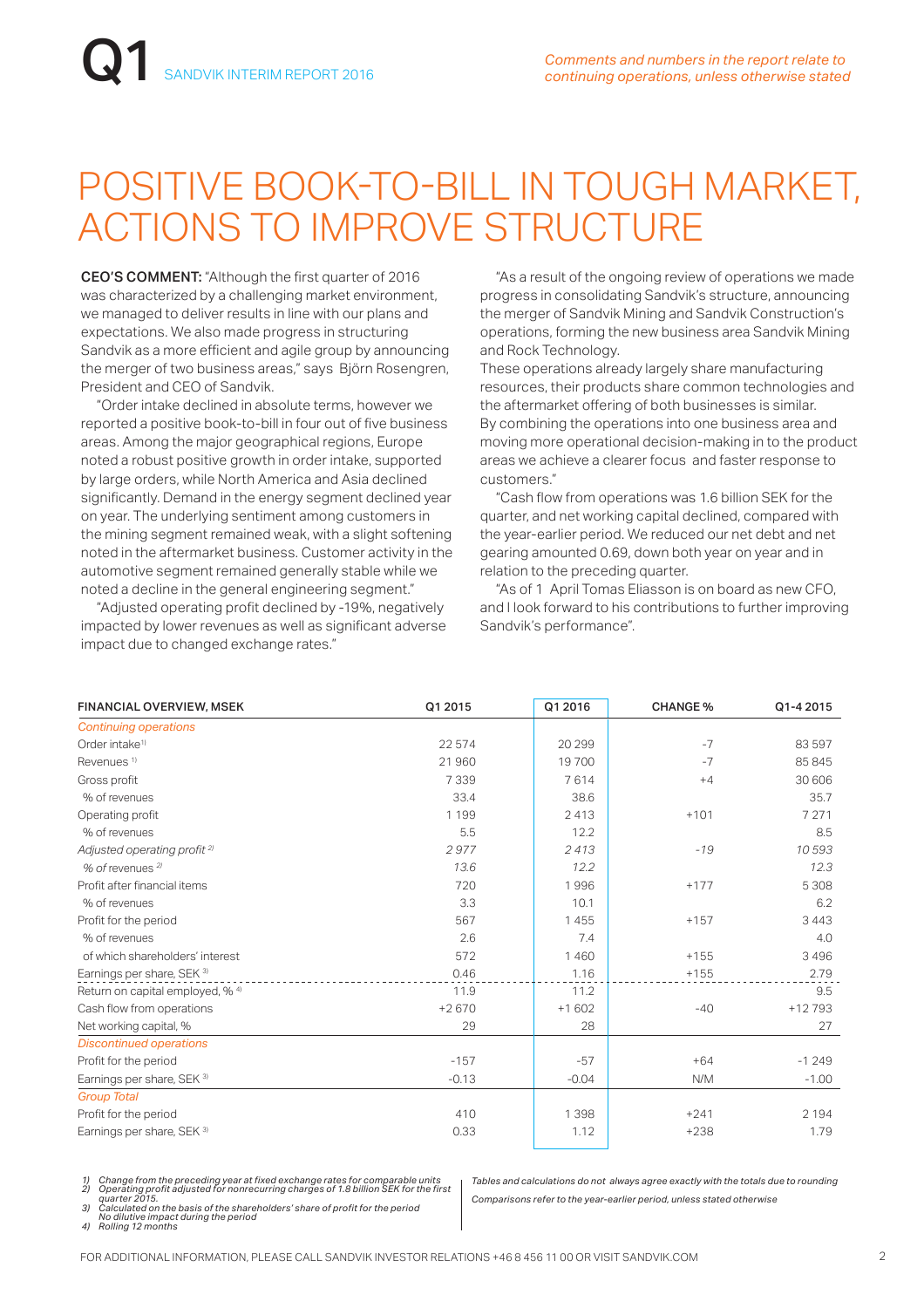## MARKET DEVELOPMENT AND EARNINGS

| Q1              | <b>ORDER INTAKE</b> | <b>REVENUES</b> |
|-----------------|---------------------|-----------------|
| Price/volume, % | $-7$                | -7              |
| Structure, %    | $+0$                | $+0$            |
| Currency, %     | $-4$                | $-4$            |
| TOTAL, %        | $-10$               | $-10$           |

*components must be multiplied to determine the total effect.*

In the first quarter, order intake declined by -7% in fixed currency for comparable units. Europe reported positive growth of 7% year on year. Both North America and Asia declined significantly: -26% and -8% respectively. Adjusted for large orders, North America declined by -14%. In Asia, China weighed on regional growth, reporting weaker demand in most customer segments. All business areas reported negative organic growth in order intake. Among the five business areas, Sandvik Machining Solutions - the largest business area - reported the least severe decline in organic order intake at -4%. Sandvik Venture reported the most significant fall of -13%, primarily due to low customer activity in the energy segment. The low activity level in the energy segment impacted Sandvik Materials Technology adversely in the standard and core tubular product offering, however large orders were booked for the capex driven, oil & gas-related tubular offering. The aerospace segment was still strong with healthy customer activity. The mining segment remained challenging, with continued weak demand for equipment, coupled with a slight decline in the aftermarket business compared with the year-earlier period. Demand in the automotive segment remained generally stable. Overall demand in the general engineering segment softened, with Europe being the stronger region in relative terms.

 Changed exchange rates had a negative impact of about -4% on both order intake and revenues.

The decline in invoiced volumes and negative impact from changed exchange rates more than offset the positive impact from savings measures, and adjusted operating profit fell by -19% year on year to 2,413 million SEK (2,977) with an operating margin of 12.2% (13.6). Savings from the announced ongoing structural and other improvement programs amounted to 253 million SEK compared with last year, including a reduction in administration and selling costs with the largest decline noted for Sandvik Machining Solutions. The strengthening of the SEK against several trading currencies had an adverse impact of about -375 million SEK in the quarter (770), with Sandvik Mining sustaining the largest impact. Changed metal prices negatively impacted results by -106 million SEK (-5). The tax rate in the first quarter was 27.1% (21.3) for continuing operations, and the total tax rate for the Group was 27.9% (27.2) for the quarter.

REVENUES AND BOOK-TO-BILL



#### OPERATING PROFIT & RETURN



#### EARNINGS PER SHARE

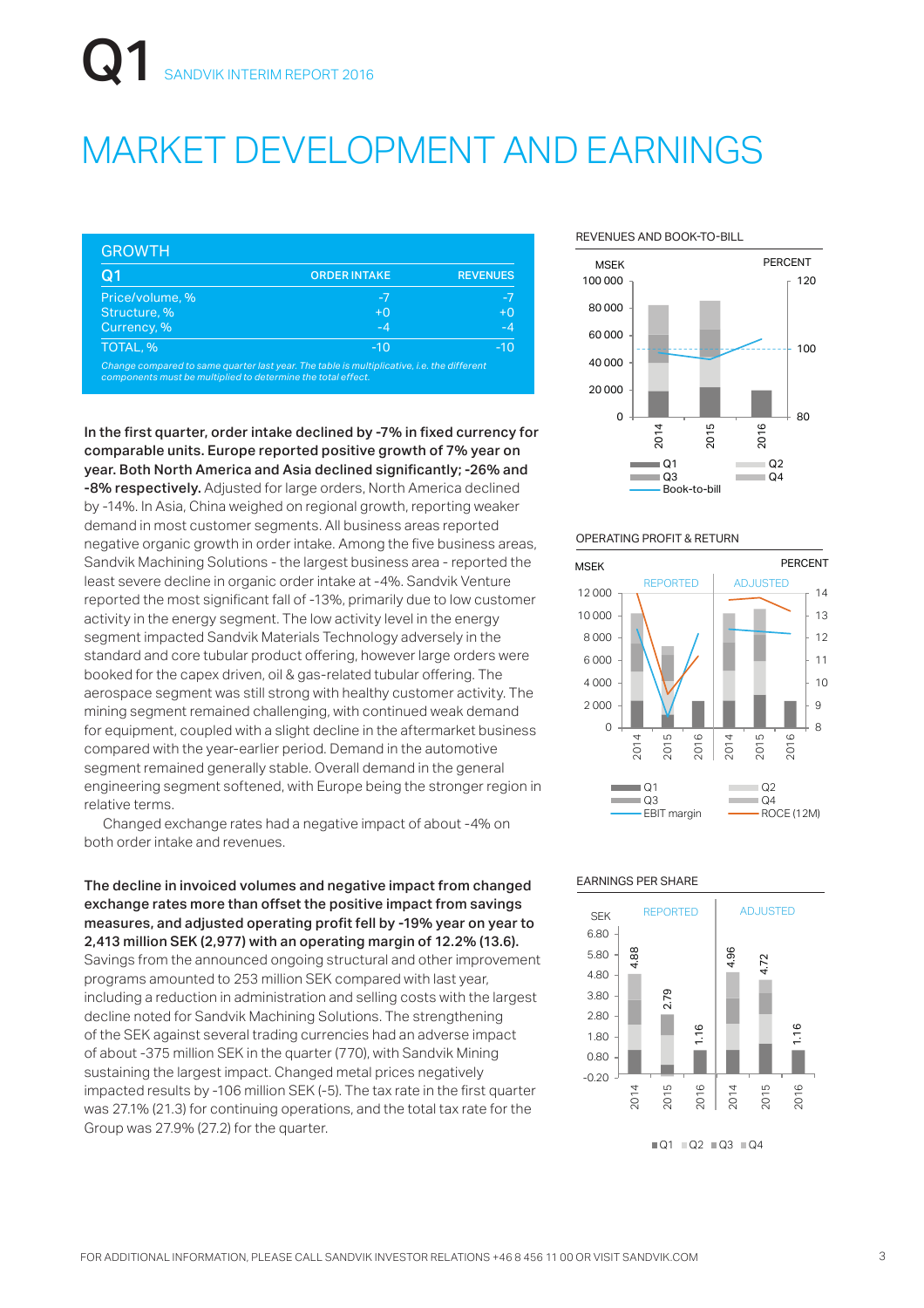# VDVIK INTERIM REPORT 2016

## CASH FLOW AND BALANCE SHEET

Total assets for the Group decreased year on year primarily due to the impact of changed exchange rates as well as the reduction in net working capital. Total assets remained largely stable compared with the preceding quarter.

Net working capital decreased by about 3.5 billion SEK year on year to a total of 22.4 billion SEK. The decrease was supported by the focused volume reduction of net working capital during 2015 and, to some extent, by the impact from changed exchange rates. Net working capital in relation to revenues declined to 28% (29). Compared with the preceding quarter, there was a seasonal build-up of net working capital.

Capital expenditure in the first quarter amounted to 741 million SEK (793). Investments were low in the first quarter, in line with the normal seasonal pattern.

Financial net debt amounted to 27.2 billion SEK in the first quarter, declining both year on year (30.4) and in relation to the preceding quarter (28.2). Consequently, the net debt to equity ratio decreased to 0.69, below the long-term target of below 0.8, and down from 0.72 in the year-earlier period and 0.74 in the preceding quarter. Interestbearing debt with short-term maturity accounted for 15% of total debt. The net pension liability was 6 billion SEK.

Cash flow from operations amounted to 1.6 billion SEK (2.7). The lower level of operating cash flow compared with the preceding year is primarily related to the slight increase in volume of net working capital.

#### CASH FLOW FROM OPERATIONS



#### NET WORKING CAPITAL



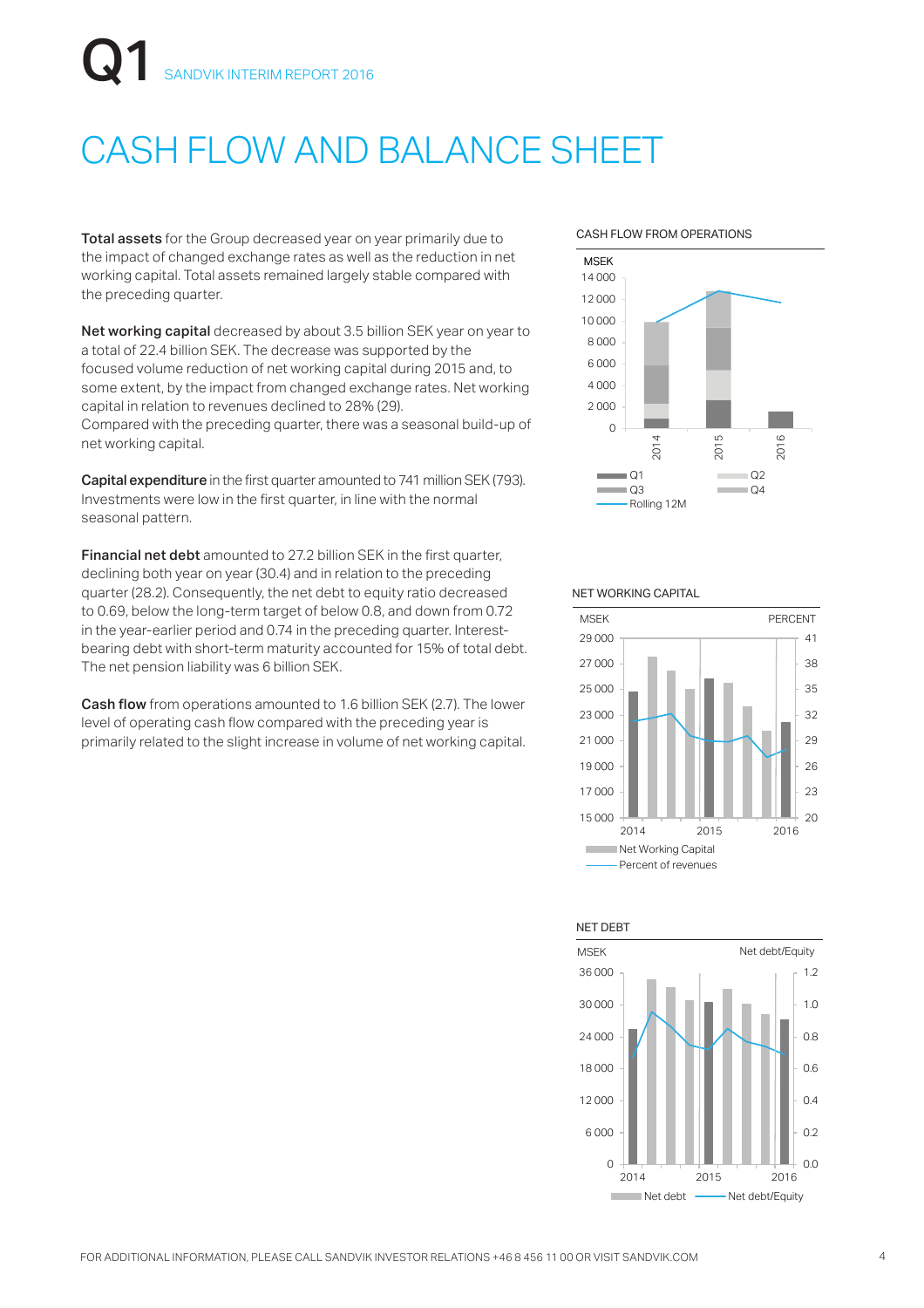# NDVIK INTERIM REPORT 2016

## SANDVIK MACHINING SOLUTIONS

#### NEGATIVE GROWTH IN ASIA AND NORTH AMERICA, EUROPE STABLE

EARNINGS SUPPORTED BY SAVINGS...

...BUT LOWER VOLUMES AND CHANGED EXCHANGE RATES HAD ADVERSE IMPACT

Overall, demand in Europe remained stable, while North America and Asia declined by -10% and -8%, respectively. Key differences in the market situation compared with the year-earlier period:

- weak demand in the energy segment
- declining customer activity in the general engineering segment across all regions
- the automotive segment generally remained flat, comprising a slight decline in North America - although the region remained at a high level. Small improvement in Europe and stable performance in Asia
- the overall business activity in Asia declined, negatively impacted by weaker demand in China where aerospace was the stronger segment in relative terms, noting slightly positive growth
- in Europe, positive performance in the east, was offset by negative development in the west

The deviation between order intake and revenues was slightly larger than normal, primarily due to the intake of orders with scheduled deliveries through the year.

#### Operating margin of 20.3% despite negative organic growth of -5% and negative impact from changed exchange rates. Adjusted for the impact of changed exchange rates, the operating margin improved year on year.

Items impacting operating profit and margin:

- positive impact from savings from structural measures partially offset negative impact from lower volumes in production
- compared with the year-earlier period, ongoing announced structural efficiency measures generated savings of about 90 million SEK, yielding an annual run rate of 360 million SEK



| Q1                                                                                                                                                               | <b>ORDER</b><br><b>INTAKE</b> | <b>REVENUES</b> |
|------------------------------------------------------------------------------------------------------------------------------------------------------------------|-------------------------------|-----------------|
| Price/volume, %                                                                                                                                                  | -4                            | -5              |
| Structure, %                                                                                                                                                     | ŦΩ                            | ŦΟ              |
| Currency, %                                                                                                                                                      | $-2$                          | -2              |
| TOTAL, %                                                                                                                                                         | -6                            | -8              |
| Change compared to same quarter last year.<br>The table is multiplicative, i.e. the different<br>components must be multiplied to determine the<br>total effect. |                               |                 |

• changed exchange rates had a negative impact on operating profit of about -160 million SEK (410)

Net working capital in relation to revenues was reported at a low 24.2% (24).

#### ORDER INTAKE, REVENUES AND BOOK-TO-BILL



#### OPERATING PROFIT AND RETURN



| <b>FINANCIAL OVERVIEW, MSEK</b>  | Q1 2015 | Q1 2016 | <b>CHANGE %</b> | Q1-4 2015 |
|----------------------------------|---------|---------|-----------------|-----------|
| Order intake                     | 8596    | 8050    | $-4$ *          | 32 682    |
| Revenues                         | 8438    | 7803    | $-5*$           | 32 652    |
| Operating profit                 | 1 1 2 9 | 587     | $+41$           | 5 2 6 9   |
| % of revenues                    | 13.4    | 20.3    |                 | 16.1      |
| Adjusted operating profit**      | 1809    | 587     | $-12$           | 6579      |
| % of revenues**                  | 21.4    | 20.3    |                 | 20.1      |
| Return on capital employed, %*** | 27.1    | 26.6    |                 | 24.1      |
| Number of employees              | 18838   | 17804   | -5              | 18 1 20   |

*\* At fixed exchange rates for comparable units. \*\* Operating profit adjusted for nonrecurring charges of 680 million SEK in Q1 2015. \*\*\* Rolling 12 months*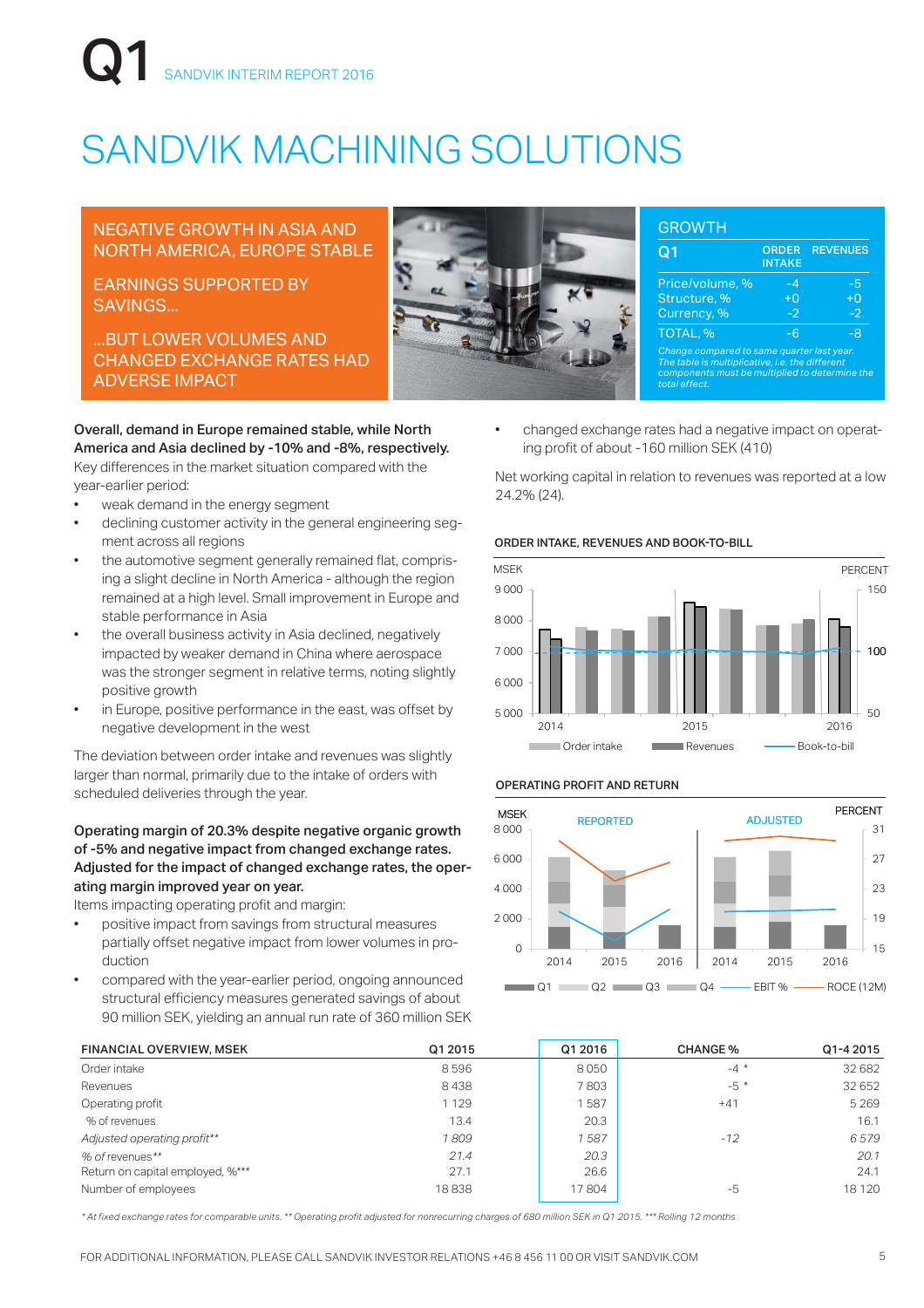# Q1 SANDVIK INTERIM REPORT 2016

## SANDVIK MINING

#### HIGH MARKET UNCERTAINTY

CHANGED EXCHANGE RATES IMPACTED EARNINGS

NEW BUSINESS AREA AS OF 1 JULY 2016 - MINING AND ROCK TECHNOLOGY



| Q <sub>1</sub>                                                                                                                                                   | <b>ORDER</b><br><b>INTAKE</b> | <b>REVENUES</b> |  |  |
|------------------------------------------------------------------------------------------------------------------------------------------------------------------|-------------------------------|-----------------|--|--|
| Price/volume, %                                                                                                                                                  | -8                            | -1              |  |  |
| Structure, %                                                                                                                                                     | $+0$                          | $+0$            |  |  |
| Currency, %                                                                                                                                                      | $-9$                          | -9              |  |  |
| TOTAL, %                                                                                                                                                         | $-16$                         | $-10$           |  |  |
| Change compared to same quarter last year.<br>The table is multiplicative, i.e. the different<br>components must be multiplied to determine the<br>total effect. |                               |                 |  |  |

Organic order intake declined by -8%, as customer activity softened for both the equipment and aftermarket offering. Revenues remained largely stable at -1%, supported by delivery on orders from recent quarters, but also hampered by a cautious approach from customers.

Key differences in the market situation compared with the year-earlier period:

- significant declines in order intake in the important mining regions of Africa & Middle East, Asia as well as North America. Europe and Australia reported a slight positive development
- order intake declined for mining equipment
- order intake softened slightly for the aftermarket offering
- Europe and Australia reported a positive development in revenues, while other regions declined
- revenues were supported by positive development for equipment due to order intake in previous quarters
- revenues for the aftermarket offering softened slightly

#### Organic revenues were largely stable, although adjusted operating profit declined by -19%, adversely impacted by changed exchange rates.

Items impacting operating profit and margin:

- changed exchange rates negatively impacted operating profit by about -210 million SEK (240)
- savings from the ongoing supply chain optimization program amounted to 62 million SEK for the quarter, yielding an annual run rate of 248 million SEK

#### ORDER INTAKE, REVENUES AND BOOK-TO-BILL

decreased to 36.5% (38.2).



The net working capital was reduced in both absolute and relative terms, and the ratio of net working capital to revenues

#### OPERATING PROFIT AND RETURN



| <b>FINANCIAL OVERVIEW, MSEK</b>  | Q1 2015 | Q1 2016 | <b>CHANGE %</b> | Q1-4 2015 |
|----------------------------------|---------|---------|-----------------|-----------|
| <b>Continuing operations</b>     |         |         |                 |           |
| Order intake                     | 5610    | 4734    | $-8*$           | 21 247    |
| Revenues                         | 5489    | 4952    | $-1$ *          | 22421     |
| Operating profit                 | 215     | 685     | $+219$          | 2585      |
| % of revenues                    | 3.9     | 13.8    |                 | 11.5      |
| Adjusted operating profit**      | 841     | 685     | $-19$           | 3296      |
| % of revenues**                  | 15.3    | 13.8    |                 | 14.7      |
| Return on capital employed, %*** | 14.8    | 24.2    |                 | 20.0      |
| Number of employees              | 10424   | 10 3 81 | $-0$            | 10507     |

*\* At fixed exchange rates for comparable units. \*\* Operating profit adjusted for nonrecurring charges of 626 million SEK in Q1 2015. \*\*\* Rolling 12 months.*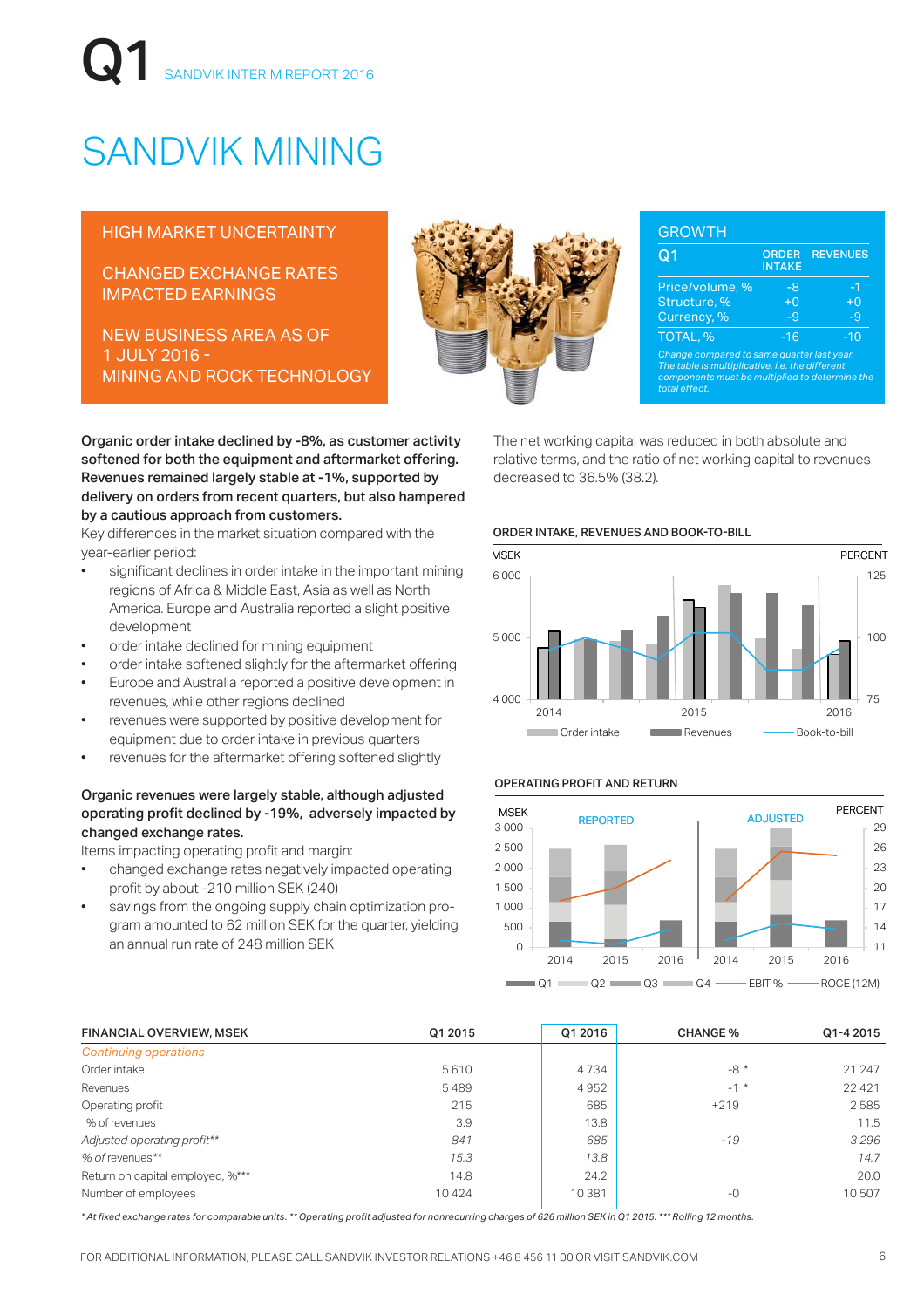# SANDVIK MINING

#### CONTINUING OPERATIONS

| <b>FINANCIAL OVERVIEW, MSEK</b> | Q1 2015 | Q1 2016 | <b>CHANGE %</b> | Q1-4 2015 |
|---------------------------------|---------|---------|-----------------|-----------|
| Order intake                    | 5610    | 4734    | $-8*$           | 21 247    |
| Revenues                        | 5489    | 4952    | $-1$ *          | 22421     |
| Operating profit                | 215     | 685     | $+219$          | 2585      |
| % of revenues                   | 3.9     | 13.8    |                 | 11.5      |
| Adjusted operating profit**     | 841     | 685     | $-19$           | 3296      |
| % of revenues**                 | 15.3    | 13.8    |                 | 14.7      |

*\* At fixed exchange rates for comparable units. \*\* Operating profit adjusted for nonrecurring charges of 626 million SEK in Q1 2015.* 

#### DISCONTINUED OPERATIONS

| <b>FINANCIAL OVERVIEW, MSEK</b> | Q1 2015 | Q1 2016 | <b>CHANGE %</b> | Q1-4 2015 |
|---------------------------------|---------|---------|-----------------|-----------|
| Order intake                    | 592     | 162     | $+114*$         | 2781      |
| Revenues                        | 1374    | 720     | $-39*$          | 4977      |
| Operating profit                | $-147$  | $-54$   | $+63$           | $-1209$   |
| % of revenues                   | $-10.7$ | $-7.5$  |                 | $-24.3$   |
| Adjusted operating profit**     | -43     | $-54$   | $-27$           | $-108$    |
| % of revenues**                 | $-3.1$  | $-7.5$  |                 | $-2.2$    |

*\* At fixed exchange rates for comparable units. \*\* Operating profit adjusted for nonrecurring charges of 104 million SEK in Q1 2015.* 

The underlying market for Mining Systems (discontinued operations) remained challenging as customers continued to postpone projects and consequently, price pressure remained tangible. However, several large orders were received during the first quarter totaling about 800 million SEK, significantly supporting growth in order intake compared with the yearearlier period.

Revenues declined by -39% year on year, at fixed exchange rates for comparable units. The operating loss amounted to -54 million SEK. Changed exchange rates positively impacted earnings by about 20 million SEK.

The divestment of Mining Systems is expected to be completed during 2016.

#### SANDVIK MINING TOTAL

| <b>FINANCIAL OVERVIEW, MSEK</b> | Q1 2015 | Q1 2016 | <b>CHANGE %</b> | Q1-4 2015 |
|---------------------------------|---------|---------|-----------------|-----------|
| Order intake                    | 6 2 0 3 | 5895    | $+4$ *          | 24028     |
| Revenues                        | 6863    | 5672    | $-9 *$          | 27 398    |
| Operating profit                | 68      | 631     | $+822$          | 1375      |
| % of revenues                   | 1.0     | 11.1    |                 | 5.0       |
| Adjusted operating profit**     | 798     | 631     | $-21$           | 3188      |
| % of revenues**                 | 11.6    | 11.1    |                 | 11.6      |

*\* At fixed exchange rates for comparable units. \*\* Operating profit adjusted for nonrecurring charges of 730 million SEK in Q1 2015.*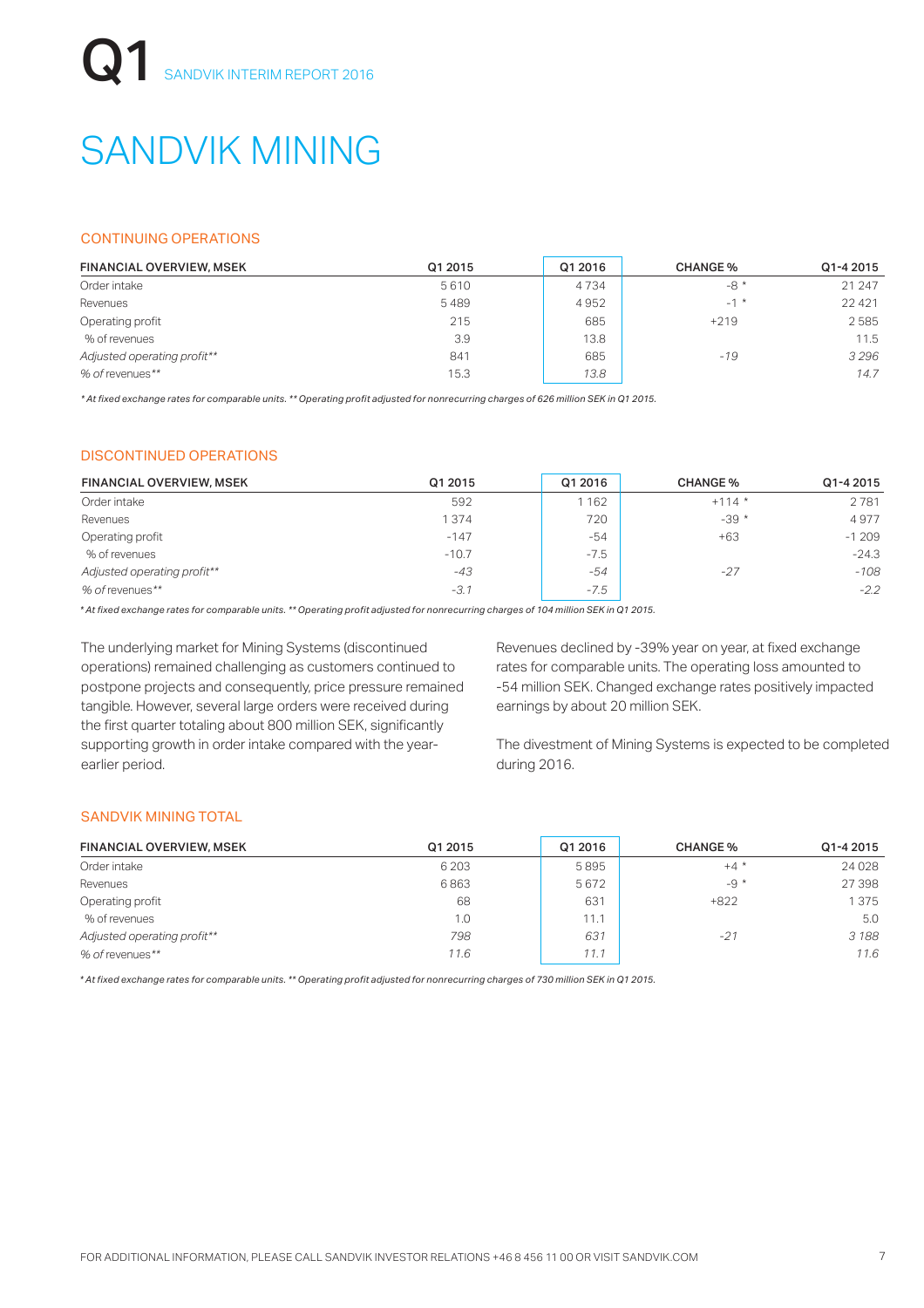# NDVIK INTERIM REPORT 2016

## SANDVIK MATERIALS TECHNOLOGY

#### LARGE ORDERS BOOKED, WEAK GENERAL DEMAND

#### STABLE UNDERLYING OPERATING MARGIN

SAVINGS FROM EFFICIENCY MEASURES



| <b>GROWTH</b>                                                                                                                                                    |                               |                 |  |  |
|------------------------------------------------------------------------------------------------------------------------------------------------------------------|-------------------------------|-----------------|--|--|
| Q1                                                                                                                                                               | <b>ORDER</b><br><b>INTAKE</b> | <b>REVENUES</b> |  |  |
| Price/volume, %                                                                                                                                                  | -6                            | $-12$           |  |  |
| Structure, %                                                                                                                                                     | $+0$                          | $+0$            |  |  |
| Currency, %                                                                                                                                                      | $-1$                          | -1              |  |  |
| TOTAL, %                                                                                                                                                         | -6                            | -13             |  |  |
| Change compared to same quarter last year.<br>The table is multiplicative, i.e. the different<br>components must be multiplied to determine the<br>total effect. |                               |                 |  |  |

#### Organic order intake declined by -6% in a challenging market environment.

Key differences in the market situation compared with the year-earlier period:

- large orders were booked for the capex driven oil & gasrelated tubular offering, totaling about 600 million SEK. In the year-earlier period the net of large orders and cancellation was 300 million SEK
- demand for the more standardized tubular offering declined on the account of increased competition and price pressure as companies active in the tubular area sought to replace lost volumes in the oil & gas industry with volumes in adjacent segments
- demand for wire products declined, primarily due to weak demand for welding products in the energy segment

#### The reported operating margin was 6.7% and the underlying operating margin – adjusted for the impact of metal price effects – was 10.0%, in line with the year-earlier period. Items impacting operating profit and margin:

- declining volumes had a negative impact on operating profit
- changed exchange rates had a negative impact of about -5 million SEK (70) on operating profit
- changed metal prices had an adverse impact of -106 million SEK (-5) on operating profit
- savings from announced restructuring programs amounted to 31 million SEK in the quarter, yielding an annual run rate of 132 million SEK
- lower rate of inventory reductions supported the operating margin compared with first quarter of 2015

efficiency measures are ongoing to mitigate the impact from a weak demand environment

Net working capital was reduced year on year and the ratio to revenues decreased to 26.4% (29.7).

#### ORDER INTAKE, REVENUES AND BOOK-TO-BILL



#### OPERATING PROFIT AND RETURN



| <b>FINANCIAL OVERVIEW, MSEK</b>  | Q1 2015 | Q1 2016 | <b>CHANGE %</b> | Q1-4 2015 |
|----------------------------------|---------|---------|-----------------|-----------|
| Order intake                     | 3725    | 3488    | $-6*$           | 12625     |
| Revenues                         | 3712    | 3 2 3 1 | $-12*$          | 13909     |
| Operating profit                 | 100     | 216     | $+116$          | 8         |
| % of revenues                    | 2.7     | 6.7     |                 | 0.1       |
| Adjusted operating profit**      | 365     | 216     | $-41$           | 818       |
| % of revenues**                  | 9.8     | 6.7     |                 | 5.9       |
| Return on capital employed, %*** | 11.3    | 1.0     |                 | 0.1       |
| Number of employees              | 6789    | 6489    | -4              | 6533      |

*\* At fixed exchange rates for comparable units. \*\* Operating profit adjusted for nonrecurring charges of 265 million SEK in Q1 2015. \*\*\* Rolling 12 months*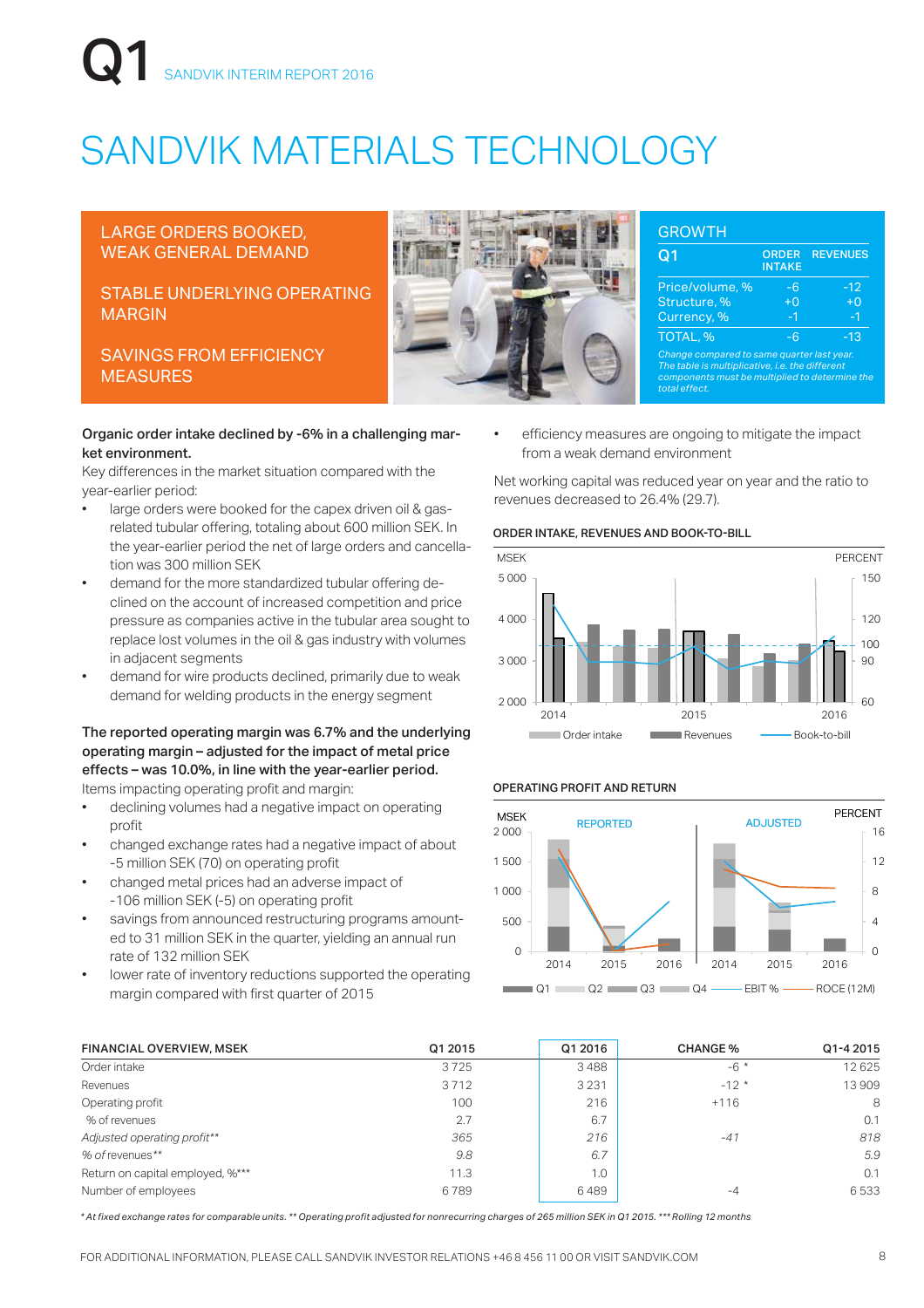# NDVIK INTERIM REPORT 2016

# SANDVIK CONSTRUCTION

#### POSITIVE BOOK-TO-BILL IN CHALLENGING MARKETS

MARGIN IMPROVEMENT

NEW BUSINESS AREA AS OF 1 JULY 2016 - MINING AND ROCK TECHNOLOGY



| <b>GROWTH</b><br>Q1                                                                                                                                              | <b>ORDER</b>  | <b>REVENUES</b> |
|------------------------------------------------------------------------------------------------------------------------------------------------------------------|---------------|-----------------|
|                                                                                                                                                                  | <b>INTAKE</b> |                 |
| Price/volume, %                                                                                                                                                  | $-9$          | -5              |
| Structure, %                                                                                                                                                     | $+0$          | $\overline{+}0$ |
| Currency, %                                                                                                                                                      | $-4$          | -5              |
| TOTAL, %                                                                                                                                                         | $-12$         | -9              |
| Change compared to same quarter last year.<br>The table is multiplicative, i.e. the different<br>components must be multiplied to determine the<br>total effect. |               |                 |

A positive book-to-bill was reported, although market conditions deteriorated and both order intake and revenues declined. Demand for equipment slowed while slight growth was reported in order intake for the aftermarket offering. Key differences in the market situation compared with the year-earlier period:

- all regions reported declining order intake except for Australia and Asia. Within the Asia region, India noted positive growth, while China weighed on the region as a whole
- equipment for tunneling reported positive order development, primarily in Australia
- demand for mobile crushing equipment weakened generally in all regions

#### Despite a -5% fall in organic revenues, Sandvik Construction reported growth in adjusted operating profit as well as an improved margin.

Items impacting operating profit and margin:

- improved profitability for equipment product offering, supported by less under-absorption of fixed costs as capacity has been reduced through the supply chain optimization program
- measures within the scope of ongoing program for adjustment of cost base were completed, with savings amounting to 46 million SEK in the quarter, yielding an annual run rate of 184 million SEK

Net working capital in absolute terms reached an all-time low level, noting a decrease in relation to revenues to 22.9% (24.3), compared with the year-earlier period.

#### ORDER INTAKE, REVENUES AND BOOK-TO-BILL



#### OPERATING PROFIT AND RETURN



| <b>FINANCIAL OVERVIEW, MSEK</b>  | Q1 2015 | Q1 2016 | <b>CHANGE %</b> | Q1-4 2015 |
|----------------------------------|---------|---------|-----------------|-----------|
| Order intake                     | 2376    | 2087    | $-9 *$          | 8928      |
| Revenues                         | 2 1 4 4 | l 945   | $-5*$           | 8551      |
| Operating profit                 | $-95$   | 83      | N/M             | 28        |
| % of revenues                    | $-4.4$  | 4.3     |                 | 0.3       |
| Adjusted operating profit**      | 65      | 83      | +28             | 381       |
| % of revenues**                  | 3.0     | 4.3     |                 | 4.5       |
| Return on capital employed, %*** | $-0.7$  | 3.8     |                 | 0.5       |
| Number of employees              | 2740    | 2956    | $+8$            | 2927      |

*\* At fixed exchange rates for comparable units, \*\* Operating profit adjusted for nonrecurring charges of 160 million SEK in Q1 2015,\*\*\* Rolling 12 months*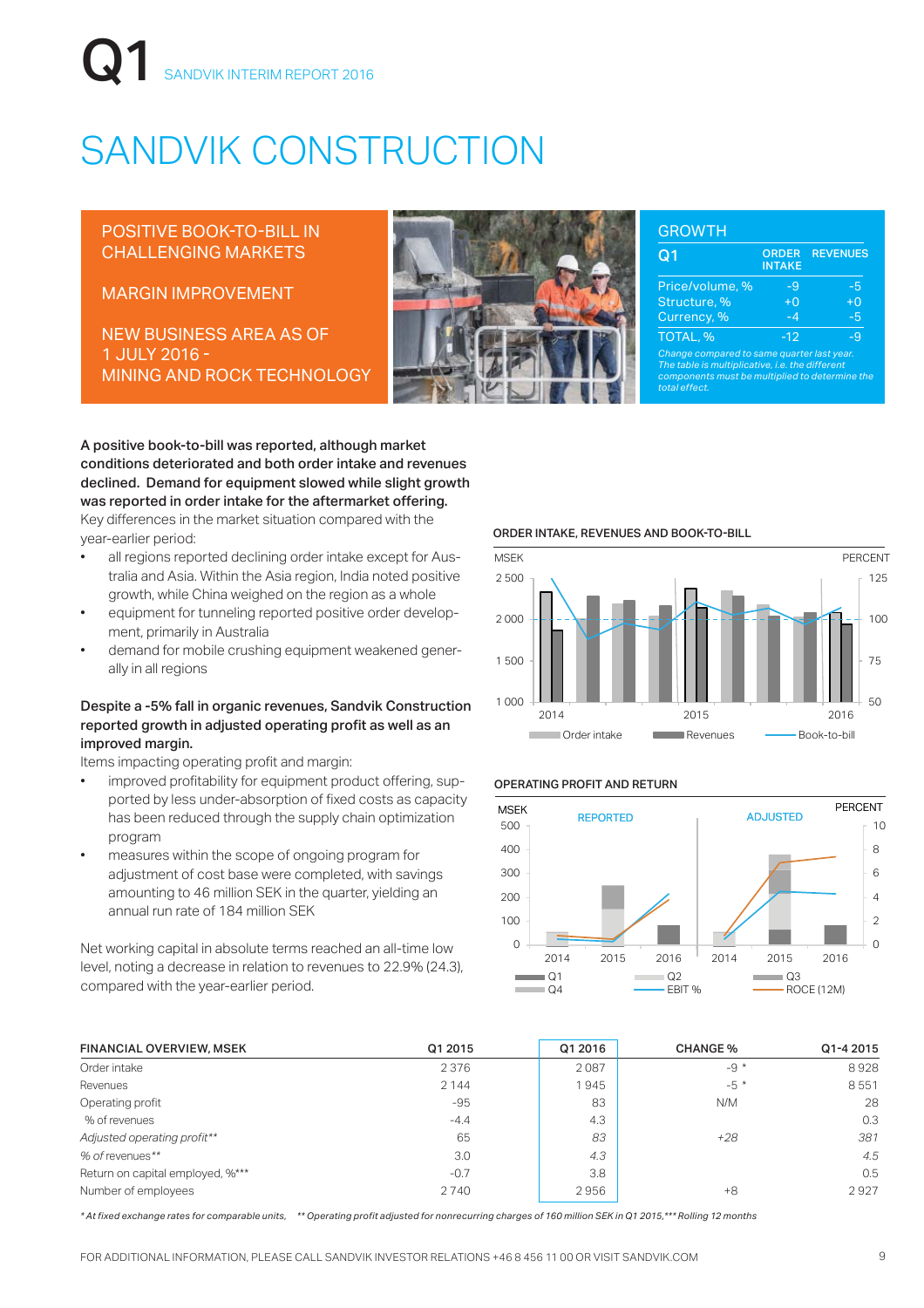# SANDVIK INTERIM REPORT 2016

# SANDVIK VENTURE

POSITIVE BOOK-TO-BILL

CHALLENGING MARKETS

UNDER-UTILIZATION IMPACTED EARNINGS



| Q1                                                                                                                                                               | <b>ORDER</b><br><b>INTAKE</b> | <b>REVENUES</b> |
|------------------------------------------------------------------------------------------------------------------------------------------------------------------|-------------------------------|-----------------|
| Price/volume, %                                                                                                                                                  | $-13$                         | $-18$           |
| Structure, %                                                                                                                                                     | $+1$                          | $+0$            |
| Currency, %                                                                                                                                                      | $-2$                          | $-2$            |
| TOTAL, %                                                                                                                                                         | $-14$                         | -19             |
| Change compared to same quarter last year.<br>The table is multiplicative, i.e. the different<br>components must be multiplied to determine the<br>total effect. |                               |                 |

Markets were challenging and three of four product areas reported a negative development in order intake. Organic order intake and revenues declined by -13% and -18%, respectively, implying a positive book-to-bill of 1.1. Key differences in the market situation compared with the year-earlier period:

- Drilling and Completions: weak customer activity in the energy segment, particularly in the North American region, due to low oil prices triggering a continued deterioration in the number of active onshore drill rigs
- Hyperion: weak market conditions in the energy segment in addition to generally low industrial growth hampered demand
- Process Systems: organic order intake remained stable, supported by good development in the project business for industrial processing, resulting in a positive book-to-bill
- Wolfram: positive impact from increased demand for tonnage (volume), although this was more than offset by the deterioration in tungsten market prices

#### Reported earnings and operating margin were adversely impacted by significant under-absorption of cost base due to a decline in invoiced volumes.

Items impacting operating profit and margin:

- operating margin declined in most business areas, impacted by negative organic growth during the quarter
- price pressure in Drilling and Completions as well as Wolfram
- savings from announced initiatives amounted to 11 million SEK in the quarter, yielding an annual run rate of 44 million SEK

• changed exchange rates had a negative impact on operating profit of about -40 million SEK (30)

#### ORDER INTAKE, REVENUES AND BOOK-TO-BILL



#### OPERATING PROFIT AND RETURN



| <b>FINANCIAL OVERVIEW, MSEK</b>  | Q1 2015 | Q1 2016 | <b>CHANGE %</b> | Q1-4 2015 |
|----------------------------------|---------|---------|-----------------|-----------|
| Order intake                     | 2 2 6 3 | 1936    | $-13*$          | 8097      |
| Revenues                         | 2 1 7 2 | 1763    | $-18*$          | 8292      |
| Operating profit                 | 192     | 95      | -50             | 529       |
| % of revenues                    | 8.8     | 5.4     |                 | 6.4       |
| Adjusted operating profit**      | 202     | 95      | $-53$           | 579       |
| % of revenues**                  | 9.3     | 5.4     |                 | 7.0       |
| Return on capital employed, %*** | 7.1     | 3.2     |                 | 3.8       |
| Number of employees              | 4060    | 3703    | $-9$            | 3829      |

*\* At fixed exchange rates for comparable units. \*\* Operating profit adjusted for nonrecurring charges of 10 million SEK in Q1 2015. \*\*\* Rolling 12 months.*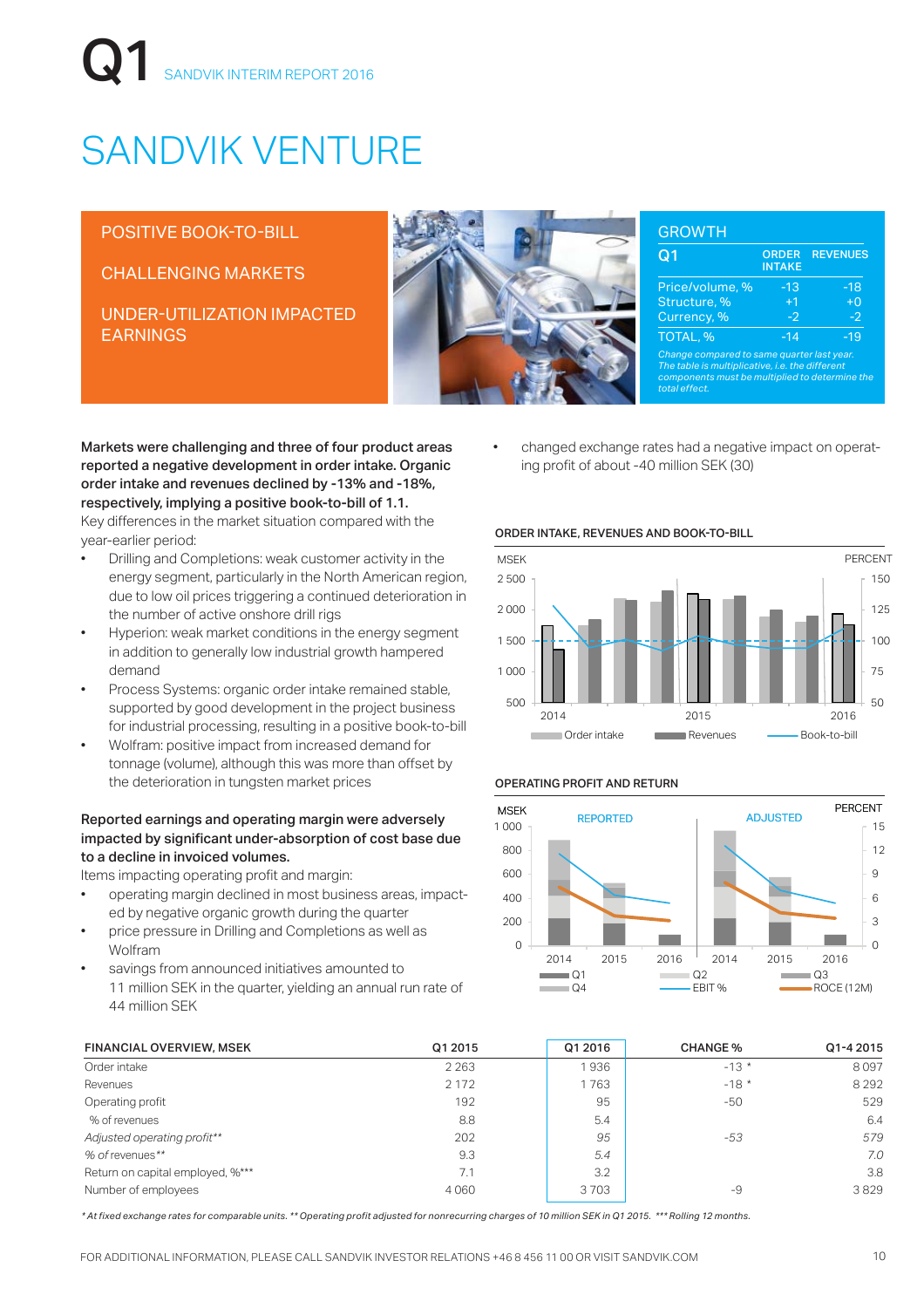### PARENT COMPANY

The parent company's revenues for the first quarter of 2016 amounted to 3,863 million SEK (4,242) and the operating result was 166 million SEK (-85). Income from shares in Group companies consists primarily of dividends and Group contributions from these and amounted after the first quarter

to 322 million SEK (39). Interest-bearing liabilities, less cash and cash equivalents and interest-bearing assets, amounted to 9,759 million SEK (6,564). Investments in property, plant and machinery amounted to 151 million SEK (161).

### ACQUISITIONS AND DIVESTMENTS

#### ACQUISITIONS DURING THE MOST RECENT 12-MONTH PERIOD

|                                           | COMPANY/UNIT        | <b>CLOSING DATE</b> | ANNUAL REVENUE, MSEK | NO OF EMPLOYEES |
|-------------------------------------------|---------------------|---------------------|----------------------|-----------------|
| Sandvik Machining Solutions Prometec GmbH |                     | 25 January 2016     | 48                   | 35              |
| Sandvik Venture                           | SGL Technology B.V. | 15 September 2015   | 60                   | 20              |

#### DIVESTMENTS DURING THE MOST RECENT 12-MONTH PERIOD

No divestments in the period.

### SIGNIFICANT EVENTS

– On 16 March Sandvik announced it will merge its Sandvik Mining and Sandvik Construction operations into one business area – Sandvik Mining and Rock Technology.

Sandvik Mining and Rock Technology's operations will have a decentralized business model with separate product areas based on the product offerings. Each product area will have full responsibility and accountability for its respective business.

The new structure will take effect as from 1 July 2016 and Lars Engström, currently President of Sandvik Mining, has been appointed President of the new Sandvik Mining and Rock Technology business area.

Dinggui Gao, President of Sandvik Construction, will leave the company as of 1 July 2016.

– On 1 April, Tomas Eliasson joined Sandvik as Executive Vice President and CFO.

## **GUIDANCE**

Guidance below relates to continuing operations. Sandvik does not provide a market outlook or business performance forecasts. However, guidance relating to certain non-operational key figures considered useful when modeling financial outcomes is provided in the table below:

| <b>CAPEX</b>               | Estimated at below 4.1 billion SEK for 2016                                                                                                                                                                                                   |
|----------------------------|-----------------------------------------------------------------------------------------------------------------------------------------------------------------------------------------------------------------------------------------------|
| <b>CURRENCY EFFECTS</b>    | Based on currency rates at end-March 2016, it is estimated that operating profit for the second quarter of 2016 will be<br>impacted by transaction and translation currency effects of about -500 million SEK, compared with the year-earlier |
| <b>METAL PRICE EFFECTS</b> | In view of currency rates, stock levels and metal prices at the end of March 2016, it is estimated that operating profit for<br>the second quarter of 2016 will be impacted by about -50 million SEK                                          |
| <b>NET FINANCIAL ITEMS</b> | Estimated at between -1.7 and -1.9 billion SEK in 2016                                                                                                                                                                                        |
| <b>TAX RATE</b>            | Estimated at about 26-28% for 2016                                                                                                                                                                                                            |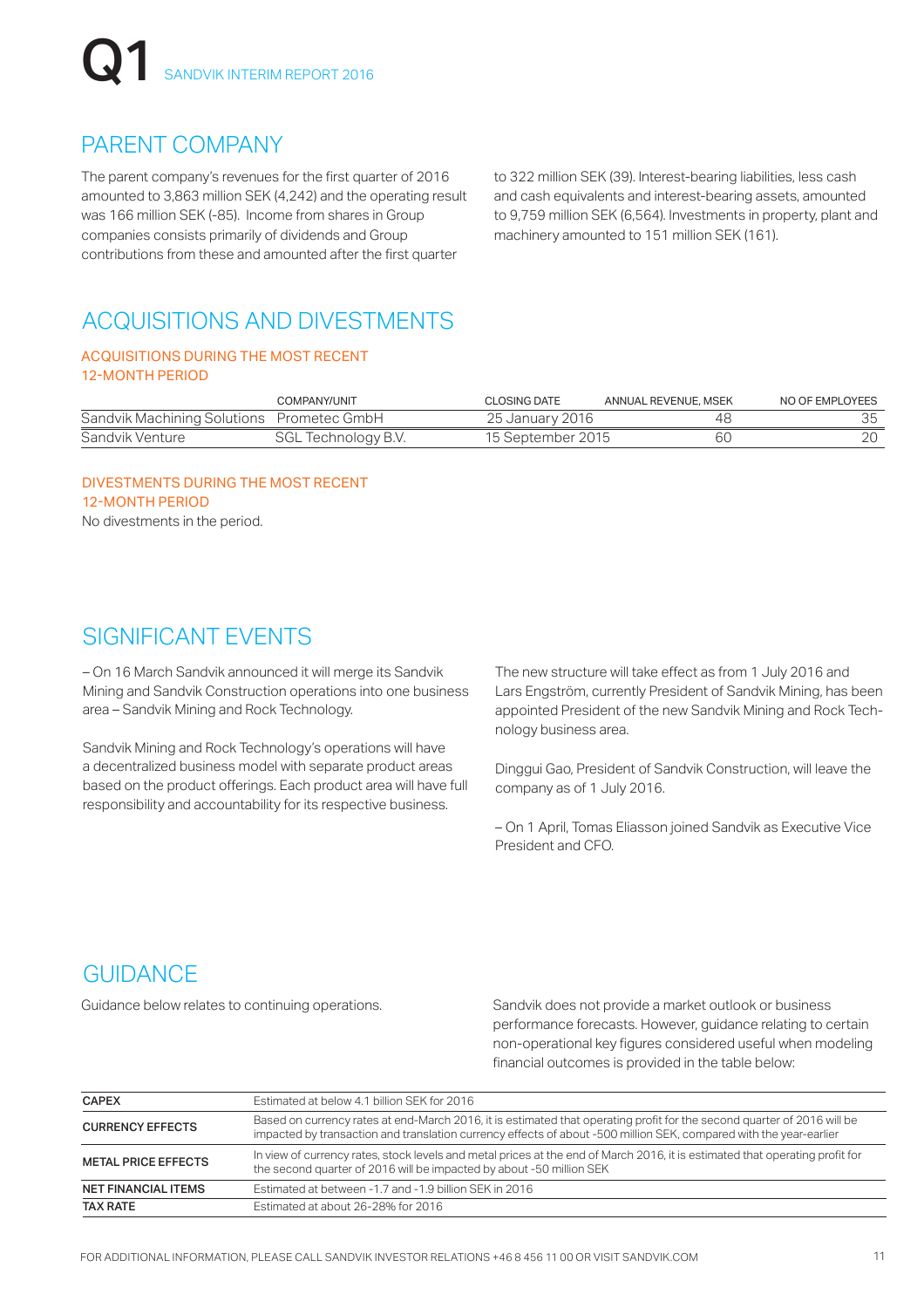## ACCOUNTING POLICIES

This interim report was prepared in accordance with IFRS, applying IAS 34, Interim Financial Reporting. The same accounting and valuation policies were applied as in the most recent annual report with the exception of new and revised standards and interpretations effective from 1 January 2016.

The interim report for the Parent Company has been prepared in accordance with the Annual Accounts Act and the Securities Market Act, which is in line with standard RFR 2 Reporting by a legal entity, issued by the Swedish Financial Reporting Board.

IASB has published amendments of standards that are effective as of 1 January 2016 or later. The standards have not had any material impact on the consolidated accounts. Disclosure in accordance with IAS 34.16A is found in the financial statements, the related notes and also in other parts of the interim report.

The Mining Systems operations, which the Group intends to divest, have been classified as discontinued operations in accordance with IFRS 5. Comparative figures have been adjusted where necessary. In connection with the ongoing divestment, a write-down of assets has been made to a value that corresponds to the estimated sale price less selling costs. The divestment is expected to be completed during 2016.

### TRANSACTIONS WITH RELATED PARTIES

No transactions between Sandvik and related parties that significantly affected the company's position and results took place.

### RISK ASSESSMENT

Sandvik is a global group represented in 150 countries and as such is exposed to a number of commercial and financial risks. Accordingly, risk management is an important process for Sandvik in its work to achieve established targets. Efficient risk management forms part of the ongoing review of the business

and forward-looking assessment of operations. Sandvik's longterm risk exposure is assumed not to deviate from the inherent exposure associated with Sandvik's ongoing business operations. For a more in-depth analysis of risks, refer to Sandvik's Annual Report for 2015.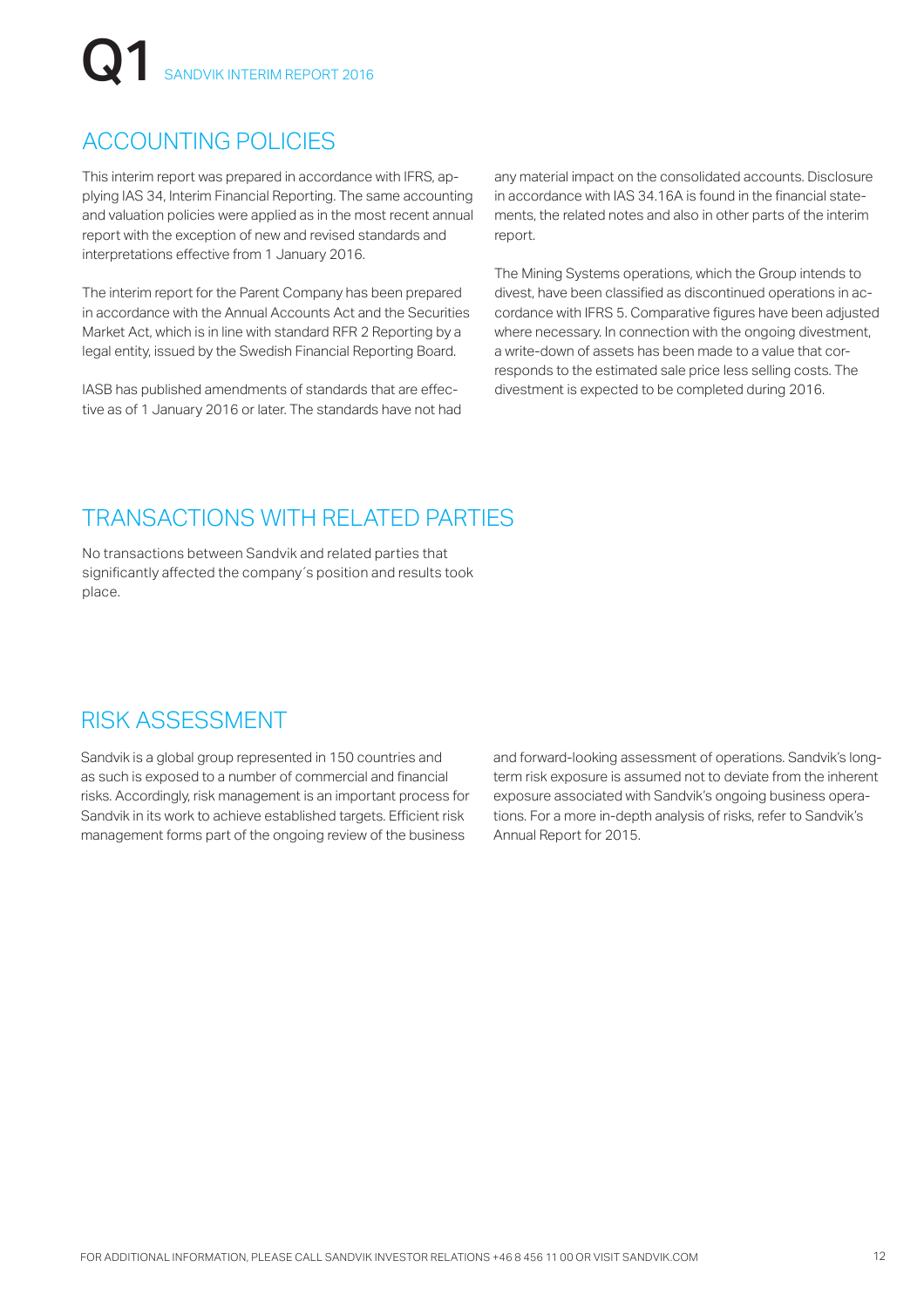## FINANCIAL REPORTS SUMMARY THE GROUP

INCOME STATEMENT

| <b>MSEK</b>                                                    | Q1 2015  | Q1 2016  | <b>CHANGE %</b> | Q1-4 2015 |
|----------------------------------------------------------------|----------|----------|-----------------|-----------|
| <b>Continuing operations</b>                                   |          |          |                 |           |
| Revenues                                                       | 21960    | 19700    | $-10$           | 85 845    |
| Cost of sales and services                                     | $-14621$ | $-12086$ | $-17$           | $-55239$  |
| Gross profit                                                   | 7339     | 7614     | $+4$            | 30 60 6   |
| % of revenues                                                  | 33.4     | 38.6     |                 | 35.7      |
| Selling expenses                                               | $-3506$  | $-2873$  | $-18$           | $-13116$  |
| Administrative expenses                                        | $-1942$  | $-1518$  | $-22$           | $-7079$   |
| Research and development costs                                 | $-756$   | $-703$   | $-7$            | $-3001$   |
| Other operating income and expenses                            | 64       | $-107$   | N/M             | $-139$    |
| Operating profit                                               | 1 1 9 9  | 2413     | $+101$          | 7 2 7 1   |
| % of revenues                                                  | 5.5      | 12.2     |                 | 8.5       |
| Net financial items                                            | $-478$   | $-417$   | $-13$           | $-1963$   |
| Profit after financial items                                   | 720      | 1996     | $+177$          | 5 3 0 8   |
| % of revenues                                                  | 3.3      | 10.1     |                 | 6.2       |
| Income tax                                                     | $-153$   | $-541$   | $+253$          | $-1865$   |
| Profit for the period, continuing operations                   | 567      | 1455     | $+157$          | 3443      |
| % of revenues                                                  | 2.6      | 7.4      |                 | 4.0       |
| <b>Discontinued operations</b>                                 |          |          |                 |           |
| Revenues                                                       | 1374     | 720      | $-48$           | 4977      |
| Operating profit                                               | $-147$   | $-54$    | $+63$           | $-1209$   |
| Profit after financial items                                   | $-157$   | $-57$    | $+64$           | $-1249$   |
| Profit for the period, discontinued operations                 | $-157$   | $-57$    | $+64$           | $-1249$   |
| <b>Group total</b>                                             |          |          |                 |           |
| Revenues                                                       | 23 3 3 4 | 20 4 20  | $-12$           | 90822     |
| Operating profit                                               | 1052     | 2 3 5 9  | $+124$          | 6062      |
| Profit after financial items                                   | 563      | 1939     | $+244$          | 4059      |
| Profit for the period, Group total                             | 410      | 1398     | $+241$          | 2 1 9 4   |
| Items that will not be reclassified to profit or loss          |          |          |                 |           |
| Actuarial gains/(losses) on defined benefit pension plans      | $-674$   | $-31$    |                 | 589       |
| Tax relating to items that will not be reclassified            | 159      | 15       |                 | $-139$    |
|                                                                | $-515$   | $-16$    |                 | 450       |
| Items that will be reclassified subsequently to profit or loss |          |          |                 |           |
| Foreign currency translation differences                       | 709      | -1       |                 | -972      |
| Cash flow hedges                                               | $-125$   | $-31$    |                 | 55        |
| Tax relating to items that may be reclassified                 | 27       | 8        |                 | $-7$      |
|                                                                | 611      | $-24$    |                 | $-924$    |
| Total other comprehensive income                               | 96       | -40      |                 | $-474$    |
| Total comprehensive income                                     | 506      | 1358     |                 | 1720      |
| Profit for the period attributable to                          |          |          |                 |           |
| Owners of the Parent                                           | 415      | 1403     |                 | 2 2 4 7   |
|                                                                | $-5$     | -5       |                 | -53       |
| Non-controlling interests                                      |          |          |                 |           |
| Total comprehensive income attributable to                     |          |          |                 |           |
| Owners of the Parent                                           | 511      | 1363     |                 | 1770      |
| Non-controlling interests                                      | $-5$     | -5       |                 | $-50$     |
| Earnings per share, SEK *                                      |          |          |                 |           |
| Continuing operations                                          | 0.46     | 1.16     |                 | 2.79      |
| Discontinued operations                                        | $-0.13$  | $-0.04$  |                 | $-1.00$   |
| Group Total                                                    | 0.33     | 1.12     |                 | 1.79      |
| Adjusted Group Total                                           | 1.43     | 1.12     |                 | 4.37      |

*\* No dilution effects during the period, N/M = non-meaningful*

FOR ADDITIONAL INFORMATION, PLEASE CALL SANDVIK INVESTOR RELATIONS +46 8 456 11 00 OR VISIT SANDVIK.COM 13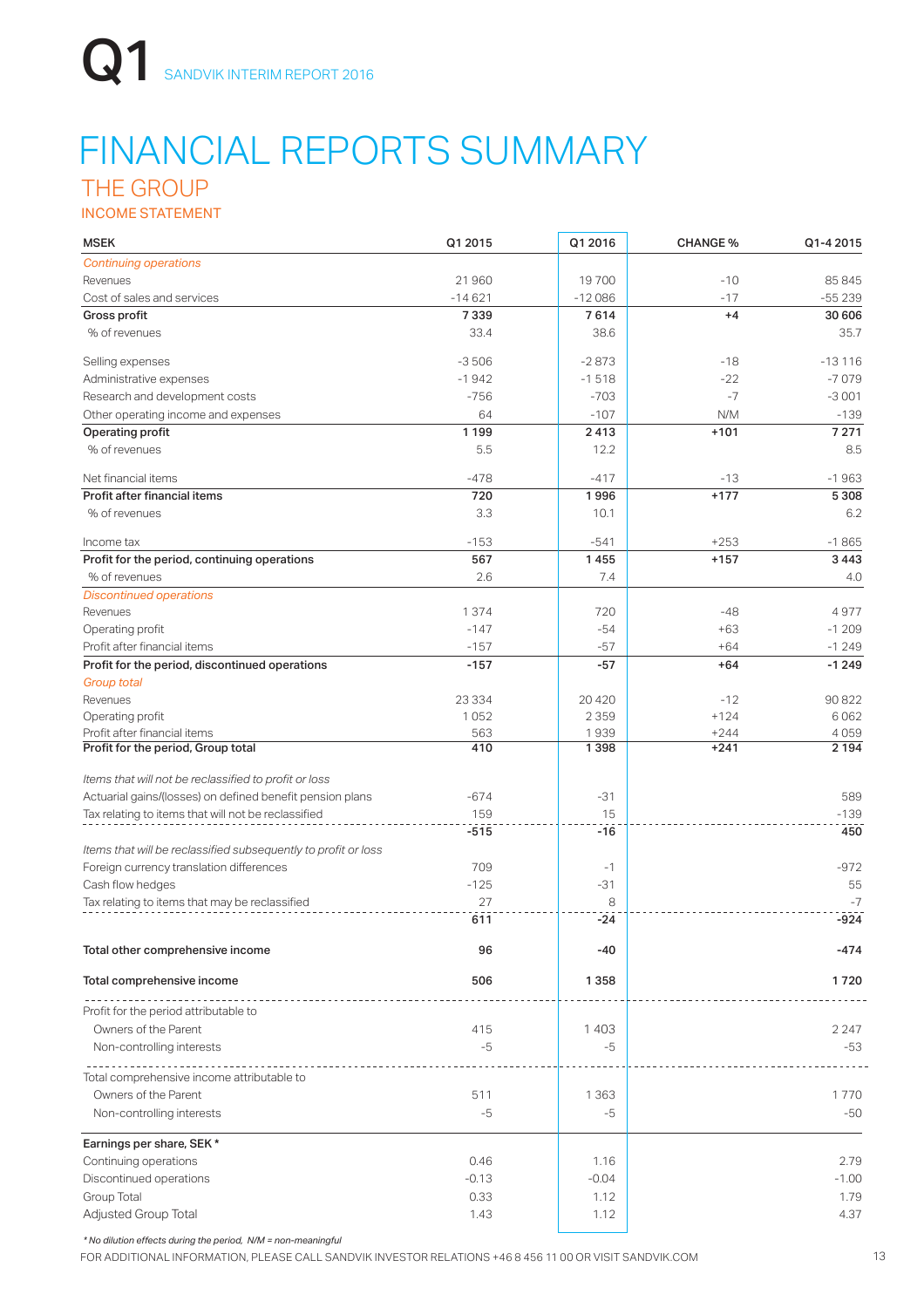### THE GROUP

#### BALANCE SHEET

#### CONTINUING AND DISCONTINUED OPERATIONS

| <b>MSEK</b>                                  | 31 DEC 2015 | 31 MAR 2015 | 31 MAR 2016 |
|----------------------------------------------|-------------|-------------|-------------|
| Intangible assets                            | 18313       | 19 16 6     | 18 177      |
| Property, plant and equipment                | 26331       | 27858       | 25952       |
| <b>Financial assets</b>                      | 7814        | 8781        | 8001        |
| Inventories                                  | 21522       | 24571       | 21543       |
| Current receivables                          | 18767       | 23 349      | 19058       |
| Cash and cash equivalents                    | 6376        | 7318        | 7 1 7 0     |
| Assets held for sale                         | 2 1 1 9     |             | 2 2 2 3     |
| <b>Total assets</b>                          | 101 242     | 111 043     | 102 124     |
| Total equity                                 | 34 060      | 37 199      | 35 4 4 3    |
| Non-current interest-bearing liabilities     | 35 610      | 42 655      | 35 707      |
| Non-current non-interest-bearing liabilities | 4 2 6 2     | 3989        | 4 3 0 7     |
| Current interest-bearing liabilities         | 5 1 9 0     | 2908        | 5037        |
| Current non-interest-bearing liabilities     | 20 231      | 24 29 2     | 19863       |
| Liabilities held for sale                    | 1889        | ۰           | 1767        |
| <b>Total equity and liabilities</b>          | 101 242     | 111043      | 102 124     |
| Group total                                  |             |             |             |
| Net working capital*                         | 21726       | 26 188      | 22 3 95     |
| Loans                                        | 34 4 39     | 37 554      | 34 309      |
| Net pension liabilities                      | 5918        | 7536        | 5966        |
| Net debt **                                  | 28 1 7 3    | 30 391      | 27 246      |
| Net debt to equity ratio***                  | 0.74        | 0.72        | 0.69        |
| Non-controlling interests in total equity    | 81          | 126         | 80          |

\* Inventories plus trade receivables excl. prepaid income taxes, reduced by non-interest-bearing liabilities excl. tax liabilities<br>\*\* Current and non-current interest-bearing liabilities excluding net provisions for

#### CHANGE IN TOTAL EQUITY

| <b>MSEK</b>                               | <b>EQUITY RELATED TO</b><br><b>OWNERS OF THE PARENT</b> | <b>NON-CONTROLLING</b><br><b>INTEREST</b> | <b>TOTAL</b><br><b>EQUITY</b> |
|-------------------------------------------|---------------------------------------------------------|-------------------------------------------|-------------------------------|
| Opening equity, 1 January 2015            | 36538                                                   | 134                                       | 36672                         |
| Total comprehensive income for the period | 1770                                                    | $-50$                                     | 1720                          |
| Personnel options program                 | 17                                                      |                                           | 17                            |
| Hedge of personnel options program        | 44                                                      |                                           | 44                            |
| <b>Dividends</b>                          | $-4390$                                                 | -3                                        | -4393                         |
| Closing equity, 31 December 2015          | 33979                                                   | 81                                        | 34 060                        |
| Opening equity, 1 January 2016            | 33979                                                   | 81                                        | 34 060                        |
| Total comprehensive income for the period | 1 3 6 3                                                 | -5                                        | 1358                          |
| Non-controlling interest new stock issue  |                                                         | 4                                         | $\overline{4}$                |
| Personnel options program                 | 21                                                      |                                           | 21                            |
| Closing equity, 31 March 2016             | 35 363                                                  | 80                                        | 35 4 4 3                      |
| Opening equity, 1 January 2015            | 36538                                                   | 134                                       | 36 672                        |
| Total comprehensive income for the period | 511                                                     | -5                                        | 506                           |
| Personnel options program                 | 23                                                      |                                           | 23                            |
| <b>Dividends</b>                          |                                                         | -3                                        | -3                            |
| Closing equity, 31 March 2015             | 37072                                                   | 126                                       | 37 199                        |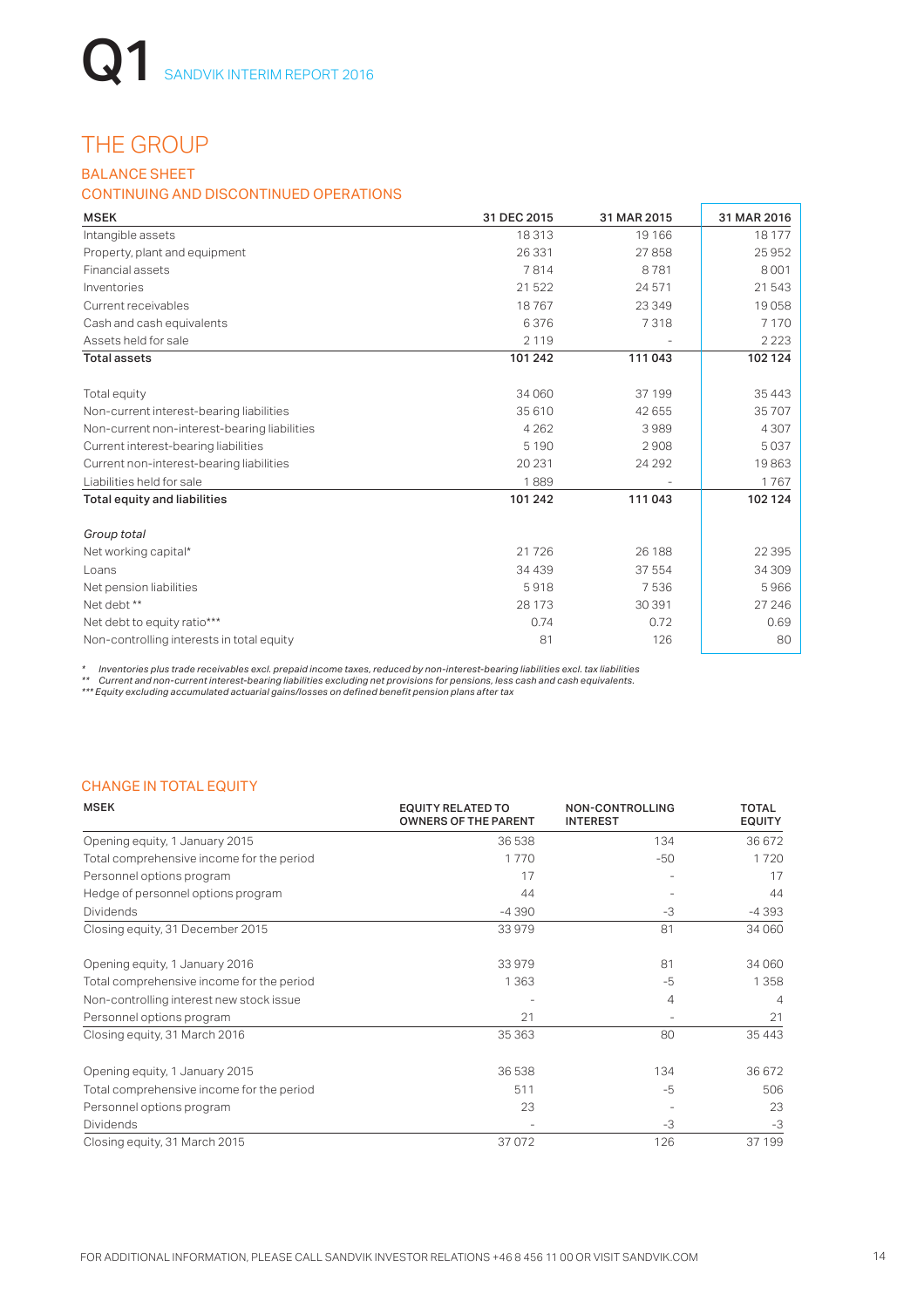## THE GROUP

#### CASH FLOW STATEMENT

| <b>MSEK</b>                                                                        | Q1 2015 | Q1 2016 | Q1-4 2015      |
|------------------------------------------------------------------------------------|---------|---------|----------------|
| <b>Continuing operations</b>                                                       |         |         |                |
| Cash flow from operating activities                                                |         |         |                |
| Income after financial income and expenses                                         | 720     | 1996    | 5 3 0 8        |
| Adjustment for depreciation, amortization and impairment losses                    | 1 2 6 1 | 1074    | 5321           |
| Adjustment for items that do not require the use of cash etc.                      | 1372    | $-110$  | 1389           |
| Income tax paid                                                                    | $-542$  | $-546$  | $-1939$        |
| Cash flow from operations before changes in working capital, continuing operations | 2811    | 2414    | 10079          |
| Changes in working capital                                                         |         |         |                |
| Change in inventories                                                              | 325     | -59     | 2 1 0 8        |
| Change in operating receivables                                                    | $-1004$ | $-570$  | 845            |
| Change in operating liabilities                                                    | 594     | $-107$  | 188            |
| Cash flow from changes in working capital, continuing operations                   | -85     | -736    | 3 1 4 1        |
| Investments in rental equipment                                                    | $-135$  | $-137$  | $-625$         |
| Divestments of rental equipment                                                    | 79      | 61      | 198            |
| Cash flow from operations, continuing operations                                   | 2670    | 1602    | 12793          |
| Cash flow from investing activities                                                |         |         |                |
| Acquisitions of companies and shares, net of cash                                  |         | $-37$   | $-7$           |
| Investments in tangible assets                                                     | $-756$  | $-521$  | $-3152$        |
| Proceeds from sale of tangible assets                                              | 34      | 76      | 245            |
| Investments in intangible assets                                                   | -37     | $-220$  | $-942$         |
| Proceeds from sale of intangible assets                                            |         |         | $\overline{7}$ |
| Other investments, net                                                             | -9      | -8      | $-16$          |
| Cash flow from investing activities, continuing operations                         | $-768$  | $-710$  | $-3865$        |
| Net cash flow after investing activities                                           | 1902    | 892     | 8928           |
| Cash flow from financing activities                                                |         |         |                |
| Change in interest-bearing debt                                                    | $-788$  | 176     | $-3570$        |
| Dividends paid                                                                     |         |         | $-4393$        |
| Cash flow from financing activities, continuing operations                         | $-788$  | 176     | $-7963$        |
|                                                                                    |         |         |                |
| Cash flow from continuing operations                                               | 1 1 1 4 | 1068    | 965            |
| Cash flow from discontinued operations                                             | $-231$  | $-267$  | $-886$         |
| Cash flow for the period, Group total                                              | 883     | 801     | 79             |
| Cash and cash equivalents at beginning of the period                               | 6327    | 6376    | 6327           |
| Exchange-rate differences in cash and cash equivalents                             | 108     | -7      | -30            |
| Cash and cash equivalents at the end of the period                                 | 7318    | 7 1 7 0 | 6376           |
| <b>Discontinued operations</b>                                                     |         |         |                |
| Cash flow from operations                                                          | $-239$  | -88     | $-841$         |
| Cash flow from investing activities                                                | 9       | $-178$  | $-45$          |
| Cash flow from financing activities                                                | $-1$    | $-1$    |                |
| <b>Group Total</b>                                                                 |         |         |                |
| Cash flow from operations                                                          | 2431    | 1514    | 11952          |
| Cash flow from investing activities                                                | $-759$  | $-888$  | $-3910$        |
| Cash flow from financing activities                                                | $-789$  | 175     | $-7963$        |
| Group total cash flow                                                              | 883     | 801     | 79             |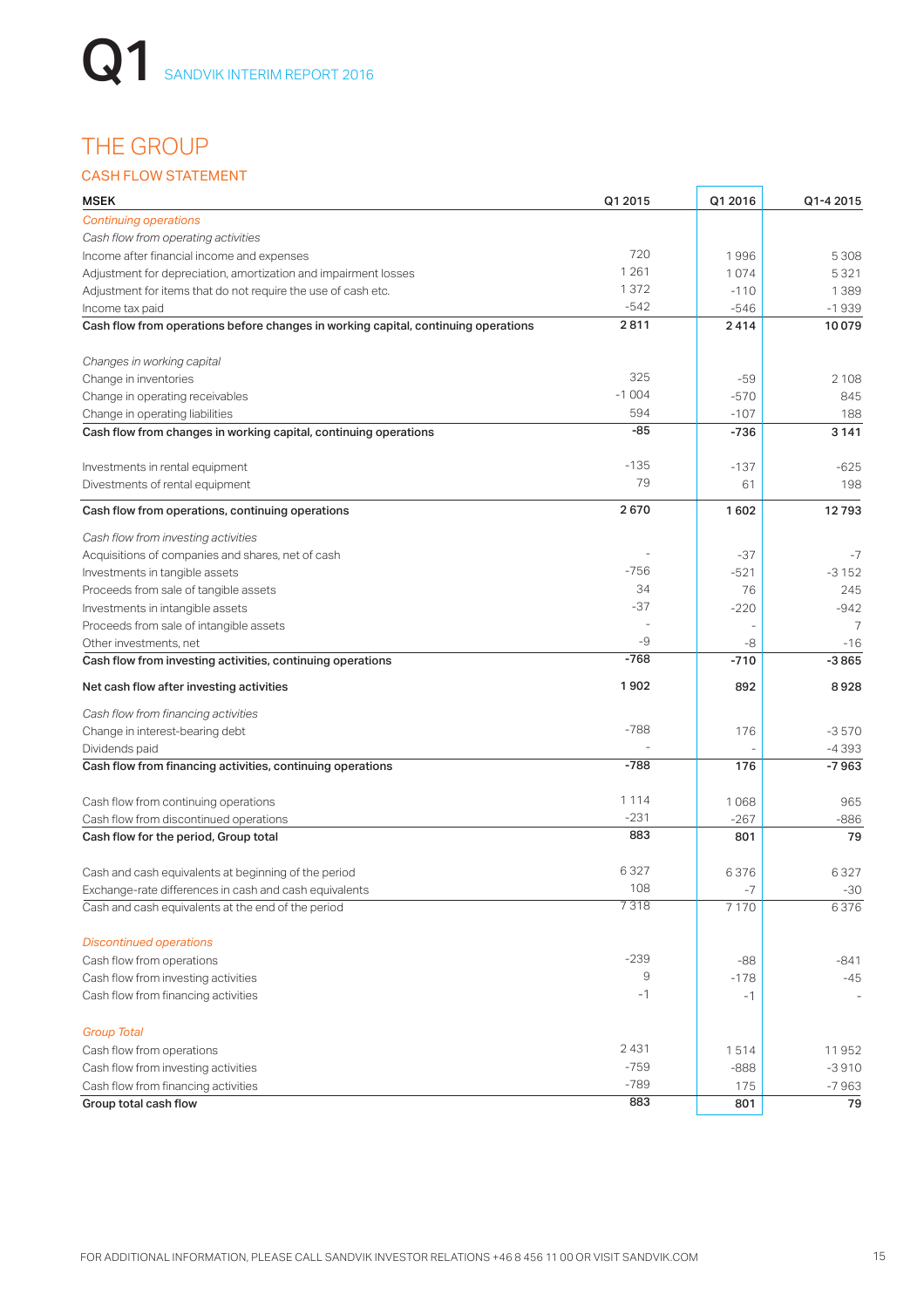## THE PARENT COMPANY

#### INCOME STATEMENT

| <b>MSEK</b>                                | Q1 2015 | Q1 2016 |
|--------------------------------------------|---------|---------|
| Revenues                                   | 4 2 4 2 | 3863    |
| Cost of sales and services                 | $-2675$ | $-2434$ |
| Gross profit                               | 1567    | 1429    |
| Selling expenses                           | $-153$  | $-189$  |
| Administrative expenses                    | $-621$  | $-376$  |
| Research and development costs             | $-353$  | $-344$  |
| Other operating income and expenses        | $-525$  | $-354$  |
| Operating profit                           | -85     | 166     |
| Income from shares in Group companies      | 39      | 322     |
| Interest income/expenses and similar items | $-149$  | $-134$  |
| Profit after financial items               | -195    | 354     |
| Income tax expense                         | $-221$  | -85     |
| Profit for the period                      | $-416$  | 269     |

#### BALANCE SHEET

| <b>MSEK</b>                                                                                                | 31 DEC 2015 | 31 MAR 2015 | 31 MAR 2016 |
|------------------------------------------------------------------------------------------------------------|-------------|-------------|-------------|
| Intangible assets                                                                                          | 20          | 8           | 237         |
| Property, plant and equipment                                                                              | 7725        | 7686        | 7602        |
| Financial assets                                                                                           | 47 139      | 46933       | 48029       |
| Inventories                                                                                                | 3 1 8 6     | 3802        | 3046        |
| Current receivables                                                                                        | 15727       | 15 2 9 4    | 14585       |
| Cash and cash equivalents                                                                                  | 1           | 1           | -1          |
| <b>Total assets</b>                                                                                        | 73798       | 73724       | 73500       |
| Total equity                                                                                               | 31 997      | 28940       | 32 287      |
| Untaxed reserves                                                                                           | 11          | 4           | 11          |
| Provisions                                                                                                 | 748         | 511         | 760         |
| Non-current interest-bearing liabilities                                                                   | 21 002      | 25 705      | 21 185      |
| Non-current non-interest-bearing liabilities                                                               | 59          | 59          | 79          |
| Current interest-bearing liabilities                                                                       | 14 112      | 6015        | 13 270      |
| Current non-interest-bearing liabilities                                                                   | 5869        | 12 4 9 0    | 5908        |
| <b>Total equity and liabilities</b>                                                                        | 73798       | 73724       | 73500       |
| Contingent liabilities                                                                                     | 15 5 8 3    | 16975       | 15 2 9 2    |
| Interest-bearing liabilities and provisions minus cash and<br>cash equivalents and interest-bearing assets | 11 132      | 6564        | 9759        |
| Investments in fixed assets                                                                                | 907         | 161         | 151         |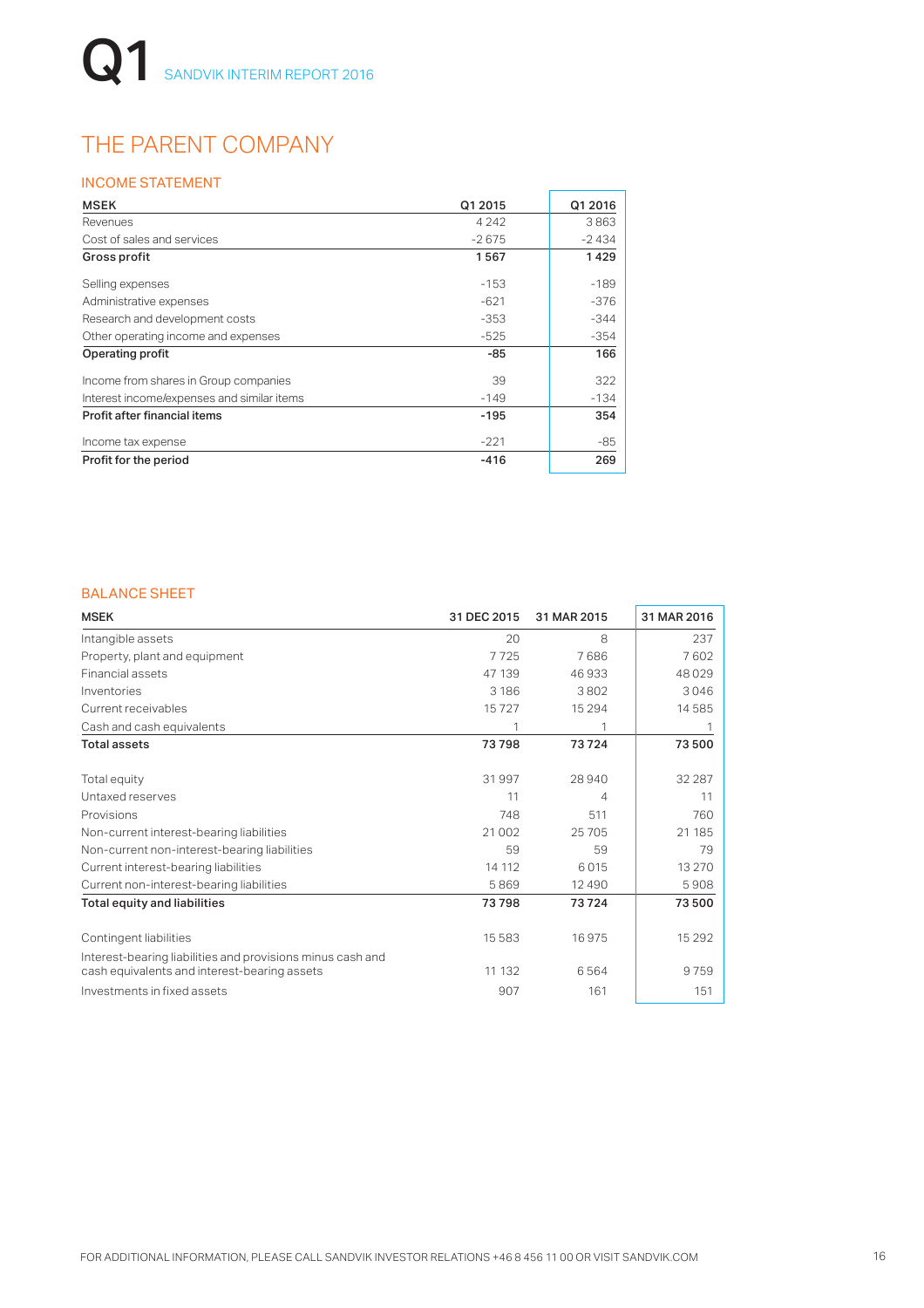## MARKET OVERVIEW, THE GROUP

#### ORDER INTAKE AND REVENUES PER MARKET AREA - FIRST QUARTER 2016

|                                     | <b>ORDER</b><br><b>INTAKE</b> |        | <b>CHANGE*</b> | <b>SHARE</b>             | <b>REVENUES</b> | <b>CHANGE*</b> | <b>SHARE</b>   |
|-------------------------------------|-------------------------------|--------|----------------|--------------------------|-----------------|----------------|----------------|
| <b>MARKET AREA</b>                  | <b>MSEK</b>                   | %      | $9/0^{11}$     | %                        | <b>MSEK</b>     | %              | %              |
| <b>THE GROUP</b>                    |                               |        |                |                          |                 |                |                |
| Europe                              | 8805                          | $+7$   | $-3$           | 42                       | 7966            | $-7$           | 44             |
| North America                       | 4048                          | $-26$  | $-14$          | 20                       | 4 1 9 6         | $-10$          | 20             |
| South America                       | 977                           | $-4$   | $-4$           | 5                        | 958             | $-12$          | 5              |
| Africa/Middle East                  | 1548                          | $-16$  | $-16$          | 8                        | 1718            | $-10$          | 8              |
| Asia                                | 4027                          | -8     | -8             | 20                       | 3828            | -5             | 18             |
| Australia                           | 894                           | $+5$   | $+5$           | 5                        | 1034            | $+22$          | 5              |
| <b>Total continuing operations</b>  | 20 29 9                       | $-7$   | -7             | 100                      | 19700           | $-7$           | 100            |
| <b>Discontinued operations</b>      | 1 1 6 2                       | $+114$ | $-20$          | $\overline{a}$           | 720             | $-39$          |                |
| Group total                         | 21461                         | $-4$   | -8             | ۰                        | 20420           | -8             | ٠              |
| <b>SANDVIK MACHINING SOLUTIONS</b>  |                               |        |                |                          |                 |                |                |
| Europe                              | 4468                          | $+0$   | $+0$           | 55                       | 4326            | $+0$           | 55             |
| North America                       | 1722                          | $-10$  | $-10$          | 21                       | 1700            | $-14$          | 22             |
| South America                       | 144                           | $-17$  | $-17$          | $\overline{2}$           | 145             | $-20$          | $\overline{2}$ |
| Africa/Middle East                  | 78                            | $+42$  | $+42$          | 1                        | 68              | $+20$          | 1              |
| Asia                                | 1585                          | -8     | -8             | 20                       | 1512            | $-7$           | 19             |
| Australia                           | 53                            | $+4$   | $+4$           | 1                        | 52              | $+4$           | 1              |
| Total                               | 8050                          | $-4$   | $-4$           | 100                      | 7803            | -5             | 100            |
| <b>SANDVIK MINING</b>               |                               |        |                |                          |                 |                |                |
| Europe                              | 545                           | $+3$   | $+3$           | 11                       | 564             | $+6$           | 12             |
| North America                       | 790                           | $-13$  | $-13$          | 17                       | 853             | $-0$           | 17             |
| South America                       | 593                           | $-2$   | $-2$           | 13                       | 579             | $-7$           | 12             |
| Africa/Middle East                  | 1026                          | $-16$  | $-16$          | 22                       | 1 2 0 1         | $-4$           | 24             |
| Asia                                | 1065                          | -8     | -8             | 22                       | 989             | $-2$           | 20             |
| Australia                           | 715                           | $+3$   | $+3$           | 15                       | 766             | $+6$           | 15             |
| <b>Total continuing operations</b>  | 4734                          | -8     | -8             | 100                      | 4952            | $-1$           | 100            |
| <b>Discontinued operations</b>      | 1 1 6 2                       | $+114$ | $-20$          | $\overline{a}$           | 720             | -39            | $\overline{a}$ |
| Sandvik Mining total                | 5895                          | $+4$   | $-10$          | $\overline{\phantom{a}}$ | 5672            | -9             | $\overline{a}$ |
| <b>SANDVIK MATERIALS TECHNOLOGY</b> |                               |        |                |                          |                 |                |                |
| Europe                              | 2 2 6 3                       | $+65$  | $+3$           | 59                       | 1600            | $-23$          | 50             |
| North America                       | 536                           | $-64$  | $-28$          | 18                       | 873             | $+5$           | 27             |
| South America                       | 50                            | $+13$  | $+13$          | 2                        | 46              | $+14$          | 1              |
| Africa/Middle East                  | 47                            | $-46$  | $-46$          | $\overline{2}$           | 55              | $-32$          | $\overline{2}$ |
| Asia                                | 584                           | $-19$  | $-19$          | 19                       | 647             | $+2$           | 20             |
| Australia                           | 8                             | -50    | $-50$          | $\circ$                  | 10              | $-31$          | $\circ$        |
| Total                               | 3488                          | -6     | $-10$          | 100                      | 3231            | $-12$          | 100            |
| <b>SANDVIK CONSTRUCTION</b>         |                               |        |                |                          |                 |                |                |
| Europe                              | 776                           | $-10$  | $-10$          | 38                       | 750             | -3             | 38             |
| North America                       | 531                           | $-13$  | $-13$          | 25                       | 374             | $-13$          | 19             |
| South America                       | 98                            | $-4$   | $-4$           | 5                        | 112             | $-24$          | 6              |
| Africa/Middle East                  | 196                           | -31    | $-31$          | 9                        | 189             | $-42$          | 10             |
| Asia                                | 401                           | $+4$   | $+4$           | 19                       | 344             | $+4$           | 18             |
| Australia                           | 85                            | $+63$  | $+63$          | 4                        | 176             | +442           | 9              |
| Total                               | 2087                          | -9     | -9             | 100                      | 1945            | -5             | 100            |
| <b>SANDVIK VENTURE</b>              |                               |        |                |                          |                 |                |                |
| Europe                              | 754                           | $-23$  | $-23$          | 39                       | 729             | $-15$          | 41             |
| North America                       | 464                           | $-16$  | $-16$          | 24                       | 390             | $-27$          | 22             |
| South America                       | 91                            | $+3$   | $+3$           | 5                        | 75              | $-26$          | $\overline{4}$ |
| Africa/Middle East                  | 201                           | $-1$   | $-1$           | 10                       | 204             | $-3$           | 12             |
| Asia                                | 393                           | $+3$   | $+3$           | 20                       | 335             | $-17$          | 19             |
| Australia                           | 33                            | $-18$  | $-18$          | 2                        | 30              | $-1$           | $\mathbf{2}$   |
| Total                               | 1936                          | $-13$  | -13            | 100                      | 1763            | -18            | 100            |

*\* At fixed exchange rates for comparable units compared with the year-earlier period*

*1) Excluding major orders*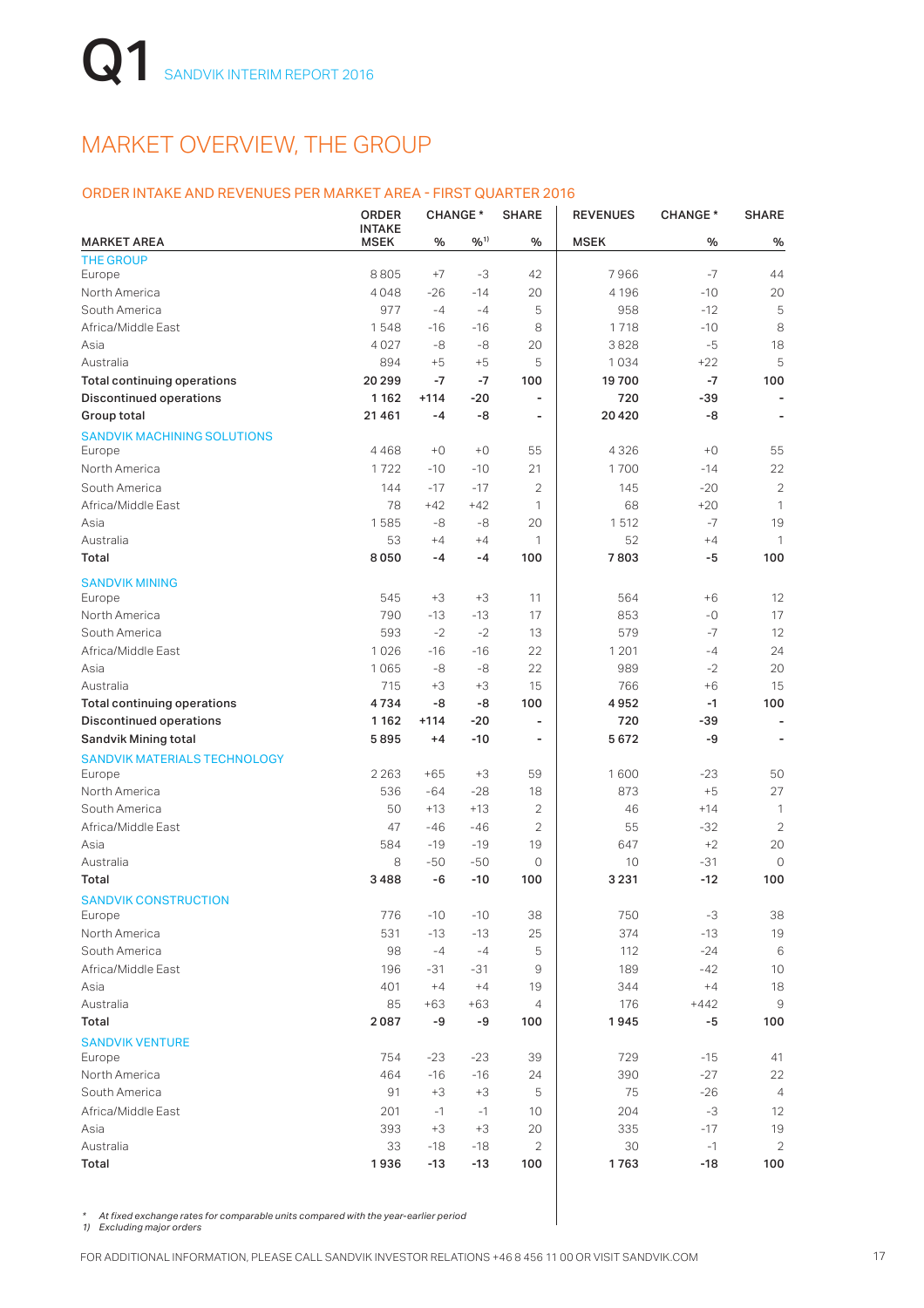## THE GROUP

#### ORDER INTAKE BY BUSINESS AREA

|                              | Q1      | Q <sub>2</sub> | Q3      | Q4     | $Q1 - 4$ | Q1      | <b>CHANGE Q1</b> |                     |
|------------------------------|---------|----------------|---------|--------|----------|---------|------------------|---------------------|
| <b>MSEK</b>                  | 2015    | 2015           | 2015    | 2015   | 2015     | 2016    | %                | $9/6$ <sup>1)</sup> |
| Continuing operations        |         |                |         |        |          |         |                  |                     |
| Sandvik Machining Solutions  | 8596    | 8355           | 7841    | 7890   | 32 682   | 8050    | -6               | $-4$                |
| Sandvik Mining               | 5610    | 5840           | 4977    | 4819   | 21 247   | 4734    | $-16$            | -8                  |
| Sandvik Materials Technology | 3725    | 3054           | 2847    | 2999   | 12625    | 3488    | $-6$             | $-6$                |
| Sandvik Construction         | 2376    | 2348           | 2 1 7 9 | 2026   | 8928     | 2087    | $-12$            | $-9$                |
| Sandvik Venture              | 2 2 6 3 | 2 1 6 5        | 1878    | 1792   | 8097     | 1936    | $-14$            | $-13$               |
| Group activities             | 4       | $\overline{4}$ | 4       | 5      | 18       | 4       |                  |                     |
| Continuing operations        | 22574   | 21766          | 19726   | 19531  | 83597    | 20 29 9 | $-10$            | -7                  |
| Discontinued operations      | 592     | 977            | 466     | 745    | 2781     | 1162    | $+96$            | $+114$              |
| Group total                  | 23 167  | 22743          | 20 19 2 | 20 275 | 86378    | 21461   | -7               | $-4$                |

#### REVENUES BY BUSINESS AREA

| <b>MSEK</b>                    | Q1<br>2015 | Q <sub>2</sub><br>2015 | Q3<br>2015 | Q4<br>2015 | $Q1 - 4$<br>2015 | Q1<br>2016 | <b>CHANGE Q1</b><br>% | $96^{11}$ |
|--------------------------------|------------|------------------------|------------|------------|------------------|------------|-----------------------|-----------|
| Continuing operations          |            |                        |            |            |                  |            |                       |           |
| Sandvik Machining Solutions    | 8438       | 8339                   | 7836       | 8039       | 32 652           | 7803       | -8                    | $-5$      |
| Sandvik Mining                 | 5489       | 5710                   | 5712       | 5509       | 22 4 21          | 4952       | $-10$                 | $-1$      |
| Sandvik Materials Technology   | 3712       | 3639                   | 3 1 6 1    | 3398       | 13909            | 3 2 3 1    | $-13$                 | $-12$     |
| Sandvik Construction           | 2 1 4 4    | 2 2 8 3                | 2037       | 2087       | 8551             | 1945       | $-9$                  | $-5$      |
| Sandvik Venture                | 2 1 7 2    | 2226                   | 1994       | 1901       | 8 2 9 2          | 1763       | $-19$                 | $-18$     |
| Group activities               | 5          | 3                      | 5          | 6          | 20               | 6          |                       |           |
| Continuing operations          | 21960      | 22 200                 | 20745      | 20940      | 85845            | 19700      | $-10$                 | $-7$      |
| <b>Discontinued operations</b> | 1374       | 1 1 9 8                | 1 3 4 7    | 1058       | 4977             | 720        | $-48$                 | $-39$     |
| Group total                    | 23 3 34    | 23 3 98                | 22092      | 21998      | 90822            | 20420      | $-12$                 | -8        |

#### OPERATING PROFIT BY BUSINESS AREA

| <b>MSEK</b>                    | Q1<br>2015 | Q <sub>2</sub><br>2015 | Q3<br>2015 | Q4<br>2015 | $Q1 - 4$<br>2015 | Q1<br>2016 | <b>CHANGE Q1</b><br>% |
|--------------------------------|------------|------------------------|------------|------------|------------------|------------|-----------------------|
| Continuing operations          |            |                        |            |            |                  |            |                       |
| Sandvik Machining Solutions    | 1 1 2 9    | 1701                   | 1459       | 981        | 5 2 6 9          | 1587       | $+41$                 |
| Sandvik Mining                 | 215        | 860                    | 847        | 663        | 2585             | 685        | $+219$                |
| Sandvik Materials Technology   | 100        | 286                    | 49         | $-427$     | 8                | 216        | $+116$                |
| Sandvik Construction           | $-95$      | 151                    | 99         | $-128$     | 28               | 83         | N/M                   |
| Sandvik Venture                | 192        | 210                    | 91         | 36         | 529              | 95         | $-50$                 |
| Group activities               | $-342$     | $-231$                 | $-220$     | $-355$     | $-1148$          | $-253$     |                       |
| <b>Continuing operations</b>   | 1 1 9 9    | 2977                   | 2325       | 770        | 7 2 7 1          | 2413       | $+101$                |
| <b>Discontinued operations</b> | $-147$     | $-74$                  | $-1004$    | 16         | $-1209$          | $-54$      | $+63$                 |
| Group total <sup>2)</sup>      | 1052       | 2903                   | 1321       | 786        | 6062             | 2359       | $+124$                |

#### OPERATING MARGIN BY BUSINESS AREA

| $\%$                         | Q1<br>2015 | Q <sub>2</sub><br>2015 | Q3<br>2015 | Q4<br>2015 | $Q1 - 4$<br>2015 | Q1<br>2016 |
|------------------------------|------------|------------------------|------------|------------|------------------|------------|
| Continuing operations        |            |                        |            |            |                  |            |
| Sandvik Machining Solutions  | 13.4       | 20.4                   | 18.6       | 12.2       | 16.1             | 20.3       |
| Sandvik Mining               | 3.9        | 15.1                   | 14.8       | 12.0       | 11.5             | 13.8       |
| Sandvik Materials Technology | 2.7        | 7.9                    | 1.5        | $-12.6$    | 0.1              | 6.7        |
| Sandvik Construction         | $-4.4$     | 6.6                    | 4.9        | $-6.1$     | 0.3              | 4.3        |
| Sandvik Venture              | 8.8        | 9.5                    | 4.6        | 1.9        | 6.4              | 5.4        |
| Continuing operations        | 5.5        | 13.4                   | 11.2       | 3.7        | 8.5              | 12.2       |
| Discontinued operations      | $-10.7$    | $-6.2$                 | $-74.6$    | 1.5        | $-24.3$          | $-7.5$     |
| Group total                  | 4.5        | 12.4                   | 6.0        | 3.6        | 6.7              | 11.6       |

*1) Change compared with preceding year at fixed exchange rates for comparable units 2) Internal transactions had negligible effect on business area profits N/M = non-meaningful*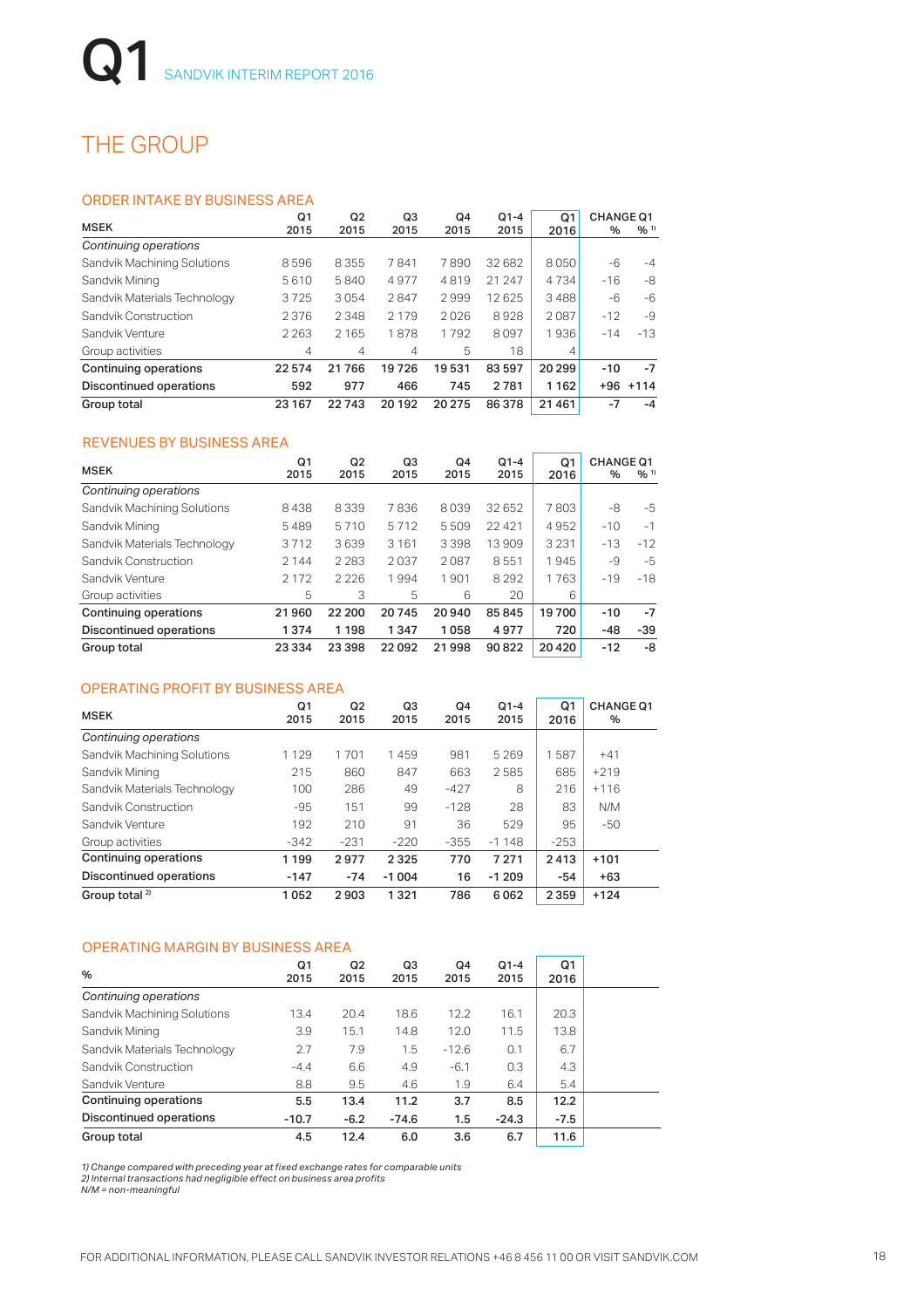## THE GROUP

#### ADJUSTED OPERATING PROFIT BY BUSINESS AREA

| <b>MSEK</b>                    | Q1<br>2015 | Q <sub>2</sub><br>2015 | Q3<br>2015 | Q4<br>2015 | $Q1 - 4$<br>2015 | Q1<br>2016 | <b>CHANGE Q1</b><br>% |
|--------------------------------|------------|------------------------|------------|------------|------------------|------------|-----------------------|
| Continuing operations          |            |                        |            |            |                  |            |                       |
| Sandvik Machining Solutions    | 1809       | 1701                   | 1459       | 1611       | 6579             | 1587       | $-12$                 |
| Sandvik Mining                 | 841        | 860                    | 847        | 749        | 3 2 9 6          | 685        | $-19$                 |
| Sandvik Materials Technology   | 365        | 286                    | 49         | 118        | 818              | 216        | $-41$                 |
| Sandvik Construction           | 65         | 151                    | 99         | 65         | 381              | 83         | $+28$                 |
| Sandvik Venture                | 202        | 210                    | 91         | 76         | 579              | 95         | $-53$                 |
| Group activities               | $-306$     | $-231$                 | $-220$     | $-304$     | $-1061$          | $-253$     |                       |
| <b>Continuing operations</b>   | 2977       | 2977                   | 2325       | 2315       | 10593            | 2413       | $-19$                 |
| <b>Discontinued operations</b> | $-43$      | $-74$                  | -6         | 16         | $-108$           | $-54$      | $-27$                 |
| Group total <sup>2)</sup>      | 2934       | 2903                   | 2319       | 2 3 3 1    | 10485            | 2 3 5 9    | $-20$                 |

#### ADJUSTED OPERATING MARGIN BY BUSINESS AREA

| $\%$                           | Q1<br>2015 | Q <sub>2</sub><br>2015 | Q3<br>2015 | Q4<br>2015 | $Q1 - 4$<br>2015 | Q1<br>2016 |
|--------------------------------|------------|------------------------|------------|------------|------------------|------------|
| Continuing operations          |            |                        |            |            |                  |            |
| Sandvik Machining Solutions    | 21.4       | 20.4                   | 18.6       | 20.0       | 20.1             | 20.3       |
| Sandvik Mining                 | 15.3       | 15.1                   | 14.8       | 13.6       | 14.7             | 13.8       |
| Sandvik Materials Technology   | 9.8        | 7.9                    | 1.5        | 3.5        | 5.9              | 6.7        |
| Sandvik Construction           | 3.0        | 6.6                    | 4.9        | 3.1        | 4.5              | 4.3        |
| Sandvik Venture                | 9.3        | 9.5                    | 4.6        | 4.0        | 7.0              | 5.4        |
| Continuing operations          | 13.6       | 13.4                   | 11.2       | 11.1       | 12.3             | 12.2       |
| <b>Discontinued operations</b> | $-3.1$     | $-6.2$                 | $-0.5$     | 1.5        | $-2.2$           | $-7.5$     |
| Group total                    | 12.6       | 12.4                   | 10.5       | 10.6       | 11.5             | 11.6       |

*1) Change compared with preceding year at fixed exchange rates for comparable units 2) Internal transactions had negligible effect on business area profits N/M = non-meaningful*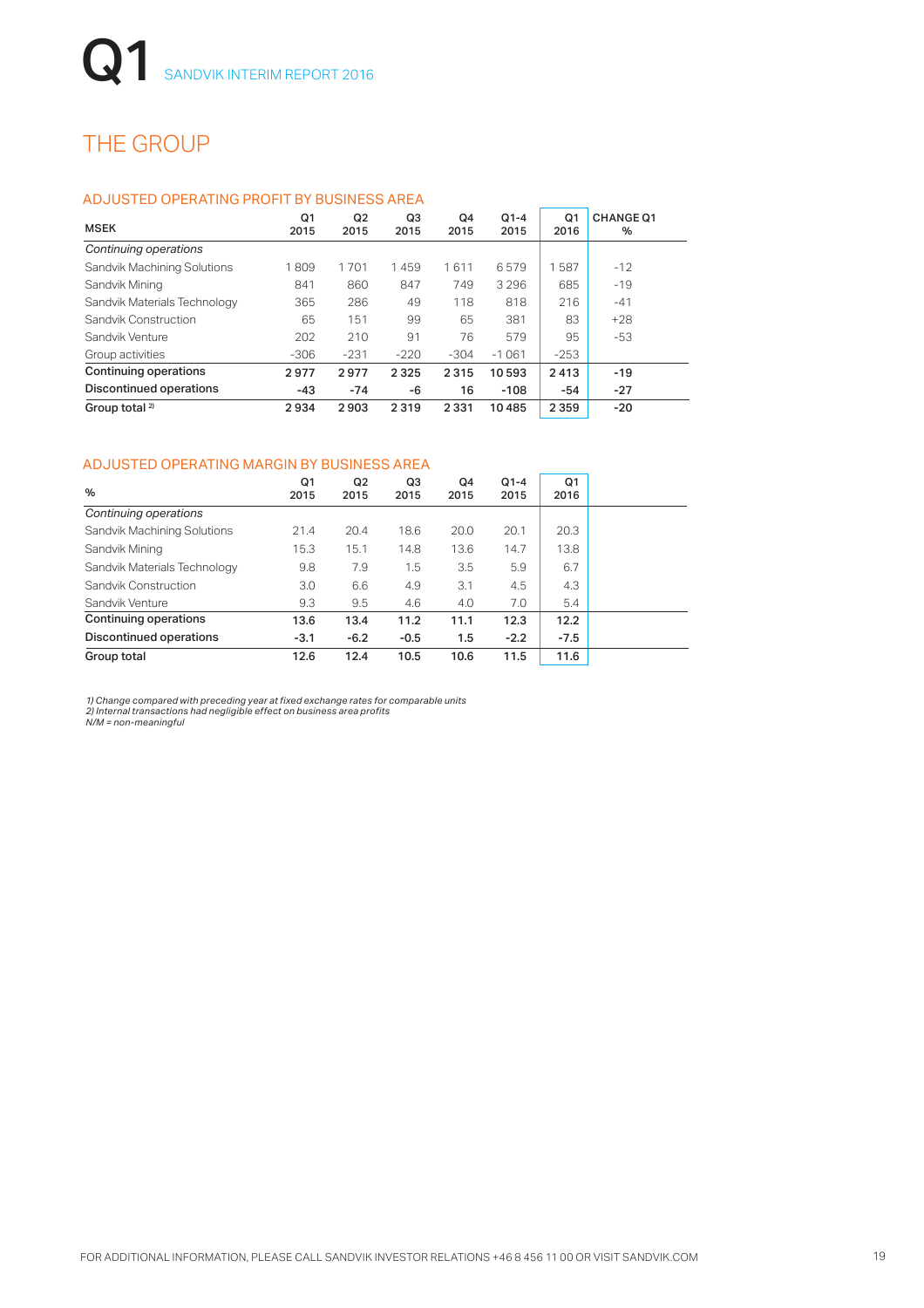# **Q1** SANDVIK INTERIM REPORT 2016

#### KEY FIGURES

|                                          | Q1 2015 | Q1 2016 | Q1-4 2015 |
|------------------------------------------|---------|---------|-----------|
| <b>Continuing operations</b>             |         |         |           |
| Tax rate, %                              | 21.3    | 27.1    | 35.1      |
| Return on capital employed, % 2)         | 11.9    | 11.2    | 9.5       |
| Return on total equity, % <sup>2)</sup>  | 14.7    | 12.3    | 9.7       |
| Return on total capital, % <sup>2)</sup> | 9.1     | 8.5     | 7.2       |
| Shareholders' equity per share, SEK      | 29.6    | 28.2    | 27.1      |
| Net debt/equity ratio                    | 0.72    | 0.69    | 0.74      |
| Equity/assets ratio, %                   | 34      | 35      | 34        |
| Net working capital, %                   | 29      | 28      | 27        |
| Earnings per share, SEK                  | 0.46    | 1.16    | 2.79      |
| Cash flow from operations, MSEK          | $+2670$ | $+1602$ | $+12793$  |
| Number of employees                      | 45 645  | 44031   | 44 6 63   |

|                                                                 | Q1 2015   | Q1 2016   | Q1-4 2015 |
|-----------------------------------------------------------------|-----------|-----------|-----------|
| Group total                                                     |           |           |           |
| Tax rate, %                                                     | 27.2      | 27.9      | 45.9      |
| Return on capital employed, % <sup>2)</sup>                     | 11.5      | 9.7       | 7.9       |
| Return on total equity, % <sup>2)</sup>                         | 13.9      | 9.1       | 6.2       |
| Return on total capital, % <sup>2)</sup>                        | 8.6       | 7.2       | 5.9       |
| Shareholders' equity per share, SEK                             | 29.6      | 28.2      | 27.1      |
| Net debt/equity ratio                                           | 0.72      | 0.69      | 0.74      |
| Equity/assets ratio, %                                          | 33        | 35        | 34        |
| Net working capital, %                                          | 28        | 27        | 26        |
| Earnings per share, SEK                                         | 0.33      | 1.12      | 1.79      |
| Cash flow from operations, MSEK                                 | $+2431$   | $+1514$   | $+11952$  |
| Number of employees                                             | 46856     | 45 101    | 45 808    |
| No. of shares outstanding at end of period ('000) <sup>1)</sup> | 1254386   | 1 254 386 | 1 254 386 |
| Average no. of shares('000) <sup>1)</sup>                       | 1 254 386 | 1 254 386 | 1 254 386 |

*1) No dilution effect during the period. 2) Rolling 12 months*